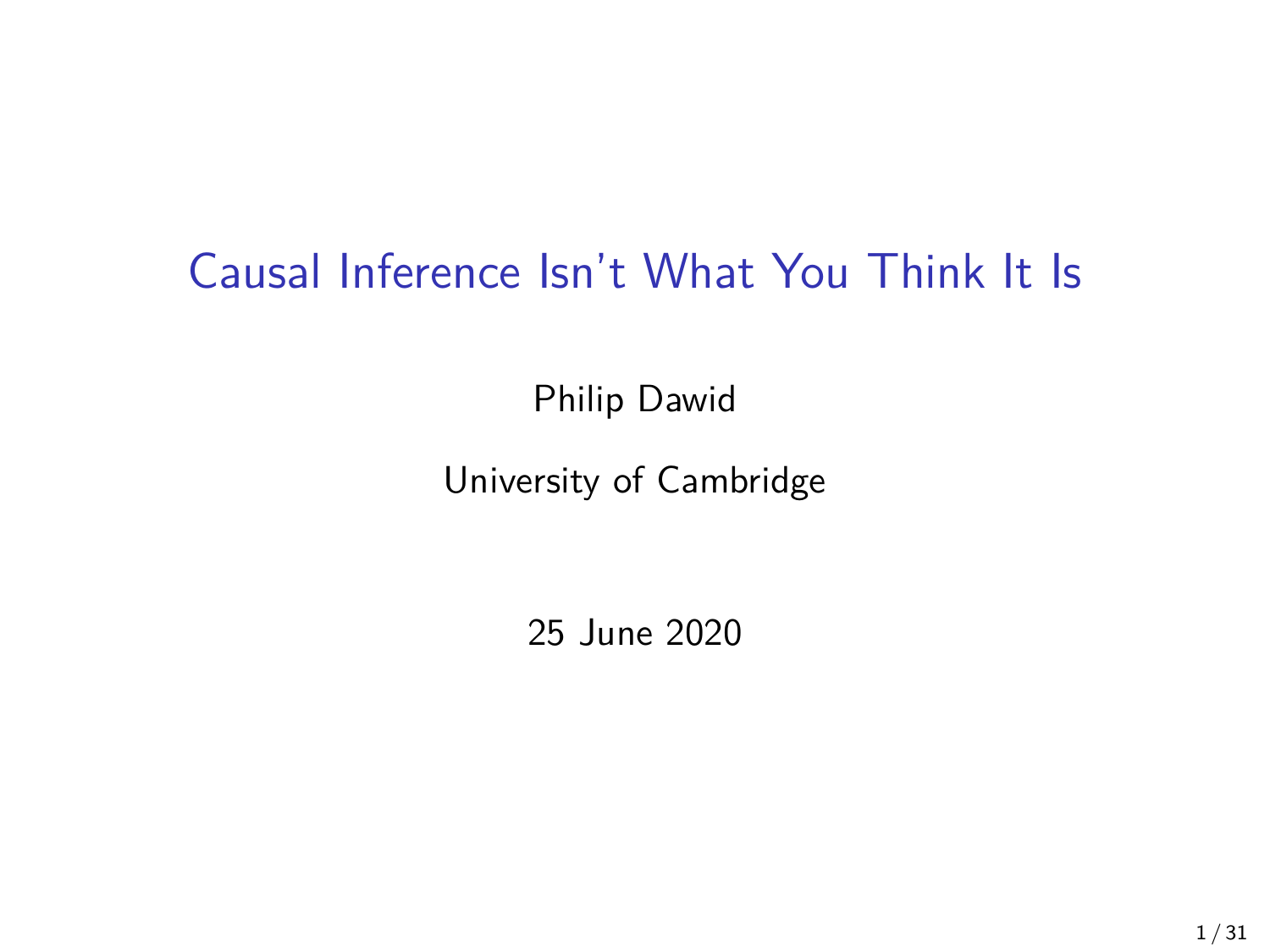#### **Overview**

You may think that statistical causal inference is about inferring causation. You may think that it can not be tackled with standard statistical tools, but requires additional structure, such as counterfactual reasoning, potential responses or graphical representations. I shall try to disabuse you of such woolly misconceptions by locating statistical causality firmly within the scope of traditional statistical decision theory. From this viewpoint, the enterprise of "statistical causality" could fruitfully be rebranded as "assisted decision making".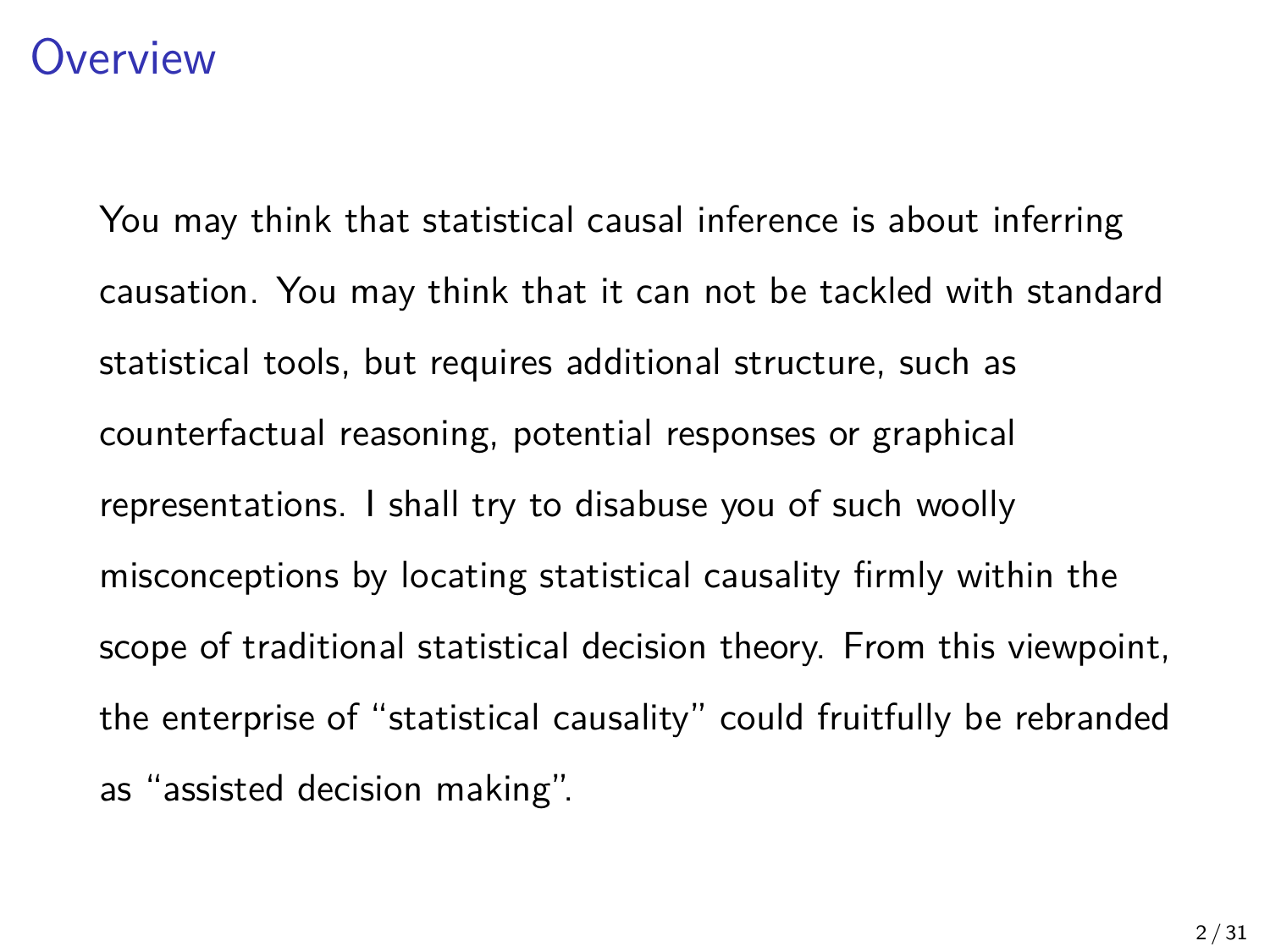# Statistics 101

Simple 2-sample experiment

 $N = n_0 + n_1$  individuals randomly sampled from relevant population [headache sufferers]

 $\triangleright$  n<sub>0</sub> randomly assigned to inactive control (c, 0) [chalk] responses  $Y_{0j}$ :  $j = 1, ..., n_0$  [log-duration of headache]

- $\triangleright$   $n_1$  randomly assigned to active treatment  $(t, 1)$  [aspirin] **P** responses  $Y_{1j}$ :  $j = 1, \ldots, n_1$
- $\triangleright$  Model:  $Y_{ij} \sim P_i = \mathcal{N}(\mu_i, \sigma^2)$ , all independently

Effect of treatment? Compare  $P_1$  and  $P_0 - e.g., \mu_1 - \mu_0$ 

- $\blacktriangleright$  Purely distributional comparison
- Inference by e.g. 2-sample t-test.

Question: What about "potential responses?"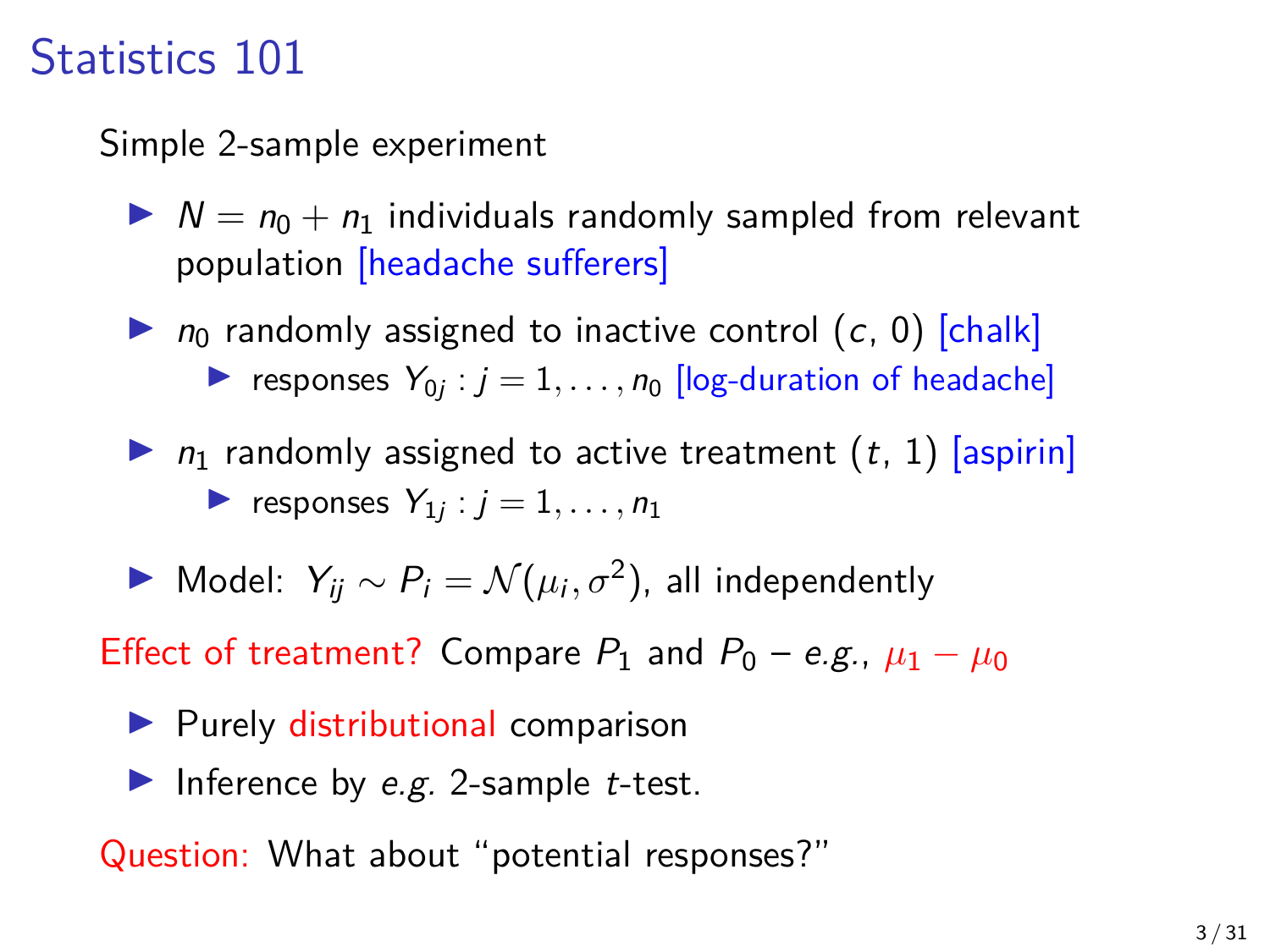# Potential Response Approach

Conceive of each unit  $u$  having two pre-existing potential responses:

- $\blacktriangleright$  Y<sub>u0</sub> if given chalk
- $Y_{u1}$  if given aspirin
- pairs  $(Y_{u0}, Y_{u1})$  from common bivariate distribution
- $\triangleright$  "individual causal effect": ICE<sub>u</sub> :=  $Y_{u1} Y_{u0}$
- $\triangleright$  We can observe at most one of  $Y_{u1}$ ,  $Y_{u0}$  for treatment actually taken — the other then being "missing data"
	- $\triangleright$  so  $ICE_u$  is never observable
	- **I** cannot estimate dependence/correlation  $\rho$  between  $Y_0$  and  $Y_1$
- ▶ Fundamental Problem of Causal Inference ?

 $\triangleright$  or just of this approach to causal inference ??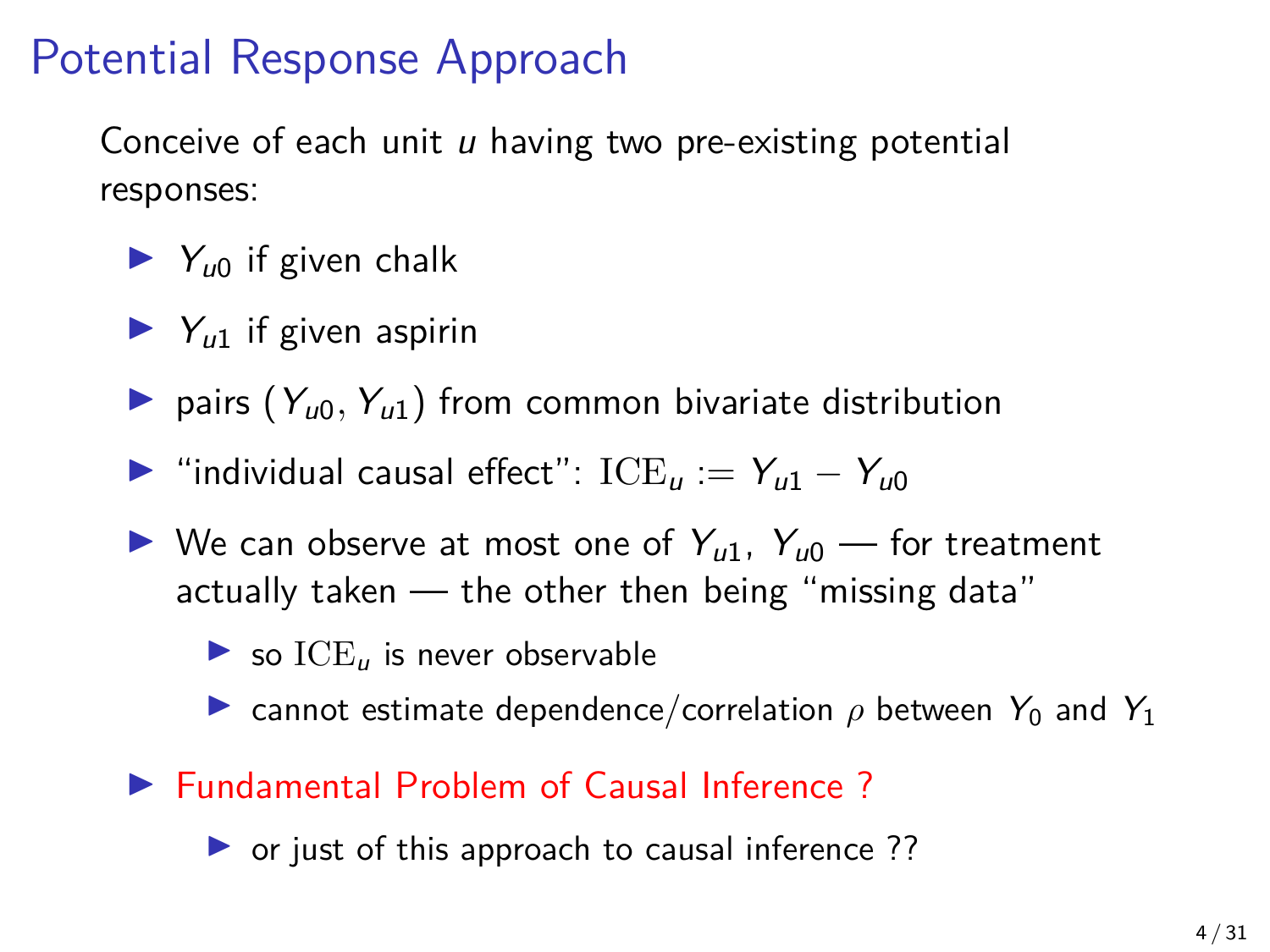### Problems with ICE

We can estimate the average causal effect:

$$
ACE := E(ICE) = E(Y_1 - Y_0)
$$
  
= E(Y\_1) - E(Y\_0)

**In** unaffected by unknowable dependence between  $Y_1$  and  $Y_0$ 

 $\triangleright$  could estimate by  $\overline{Y}_1 - \overline{Y}_0$ 

However, consider the *individual ratio effect*, IRE :=  $Y_1/Y_0$ 

- $\triangleright$  We can *not* estimate  $ARE := E(IRE)$
- $\triangleright$  since this involves the unknowable dependence between  $Y_1$ and  $Y_0$ .

For the same reason we cannot estimate the "effect of treatment on the observed treated",  $E(\text{ICE} \mid Y_1 = y)$ .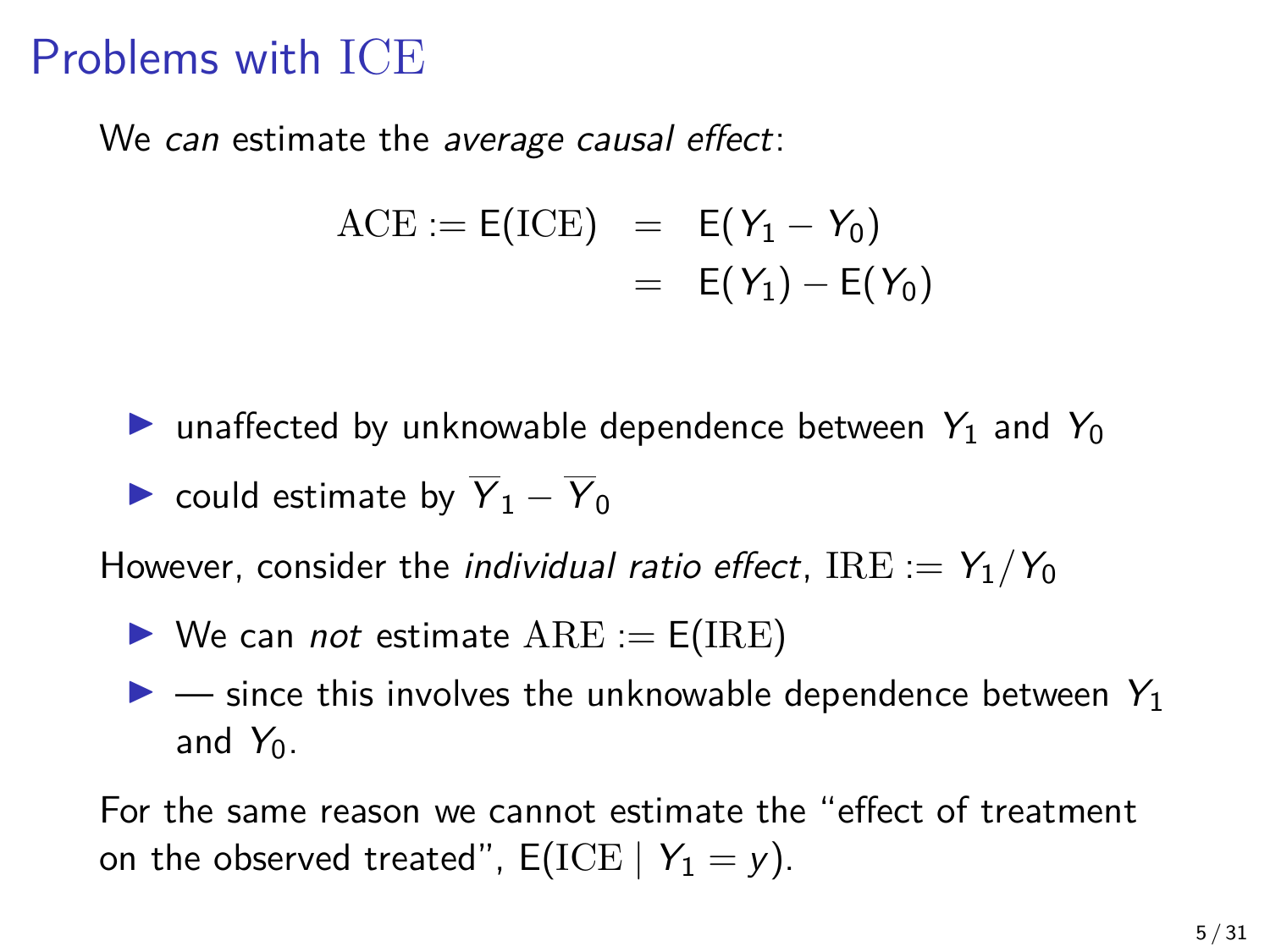# Neyman's null hypothesis

Let  $Y_j$   $(j = 0, 1)$  be the average of  $Y_{uj}$  over all  $N$  units in the experiment

 $\blacktriangleright$  unobservable

Neyman (1935) interpreted "No effect of treatment" as:

$$
\widetilde{Y}_0 = \widetilde{Y}_1 \qquad (\widetilde{\rm ICE} = 0)
$$

and showed that, for this null hypothesis, the usual  $(t, F)$  test

- $\triangleright$  is unbiased in a simple randomised experiment
- $\triangleright$  but not when the logic is extended to more complex designs, e.g. Latin Square
- $\blacktriangleright$  unless we assume treatment-unit additivity:

► ICE<sub>u</sub> =  $Y_{u1} - Y_{u0}$  the same for all units

$$
\blacktriangleright
$$
 requires  $\rho = 1$  — an unknownable condition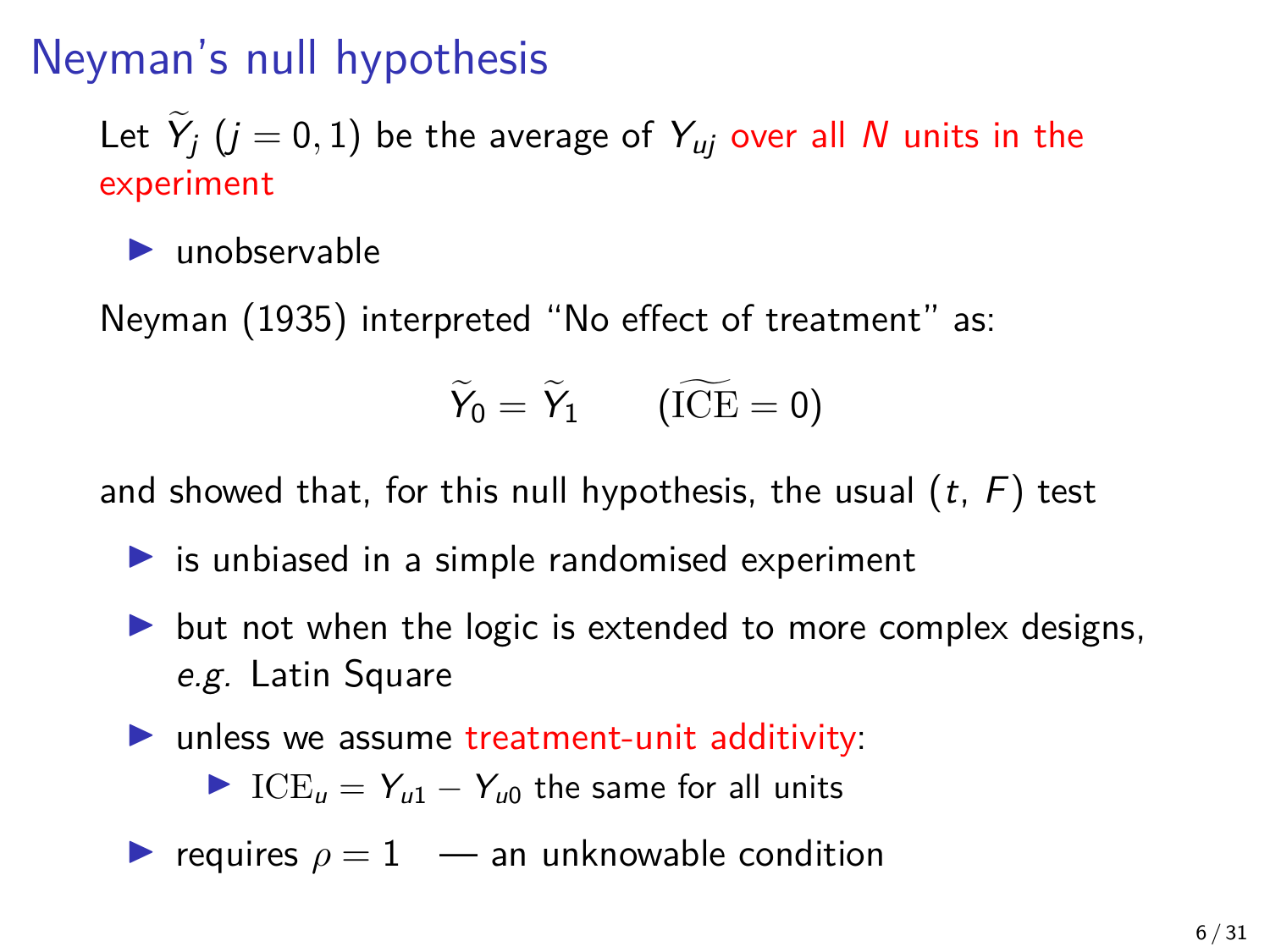### Fisher's null hypothesis ???

- $\triangleright$  Neyman's null hypothesis depends crucially on which units are in the experiment
- $\blacktriangleright$  So not sensible.
- $\blacktriangleright$  Fisher: "the hypothesis to be tested was... that differences of treatment made no difference to the yields"

$$
\blacktriangleright \ \ Y_{u0} = Y_{u1}, \text{ all } u \qquad (\text{ICE}_{u} \equiv 0) \quad \text{??}
$$

But any performable test can only target weaker properties, e.g.:

- $\blacktriangleright$  all observed values are exchangeable (permutation test)
- $\blacktriangleright$  all observed values are from a common distribution

 $\blacktriangleright$  e.g.,  $\mathcal{N}(\mu, \sigma^2)$  (*t*-test of  $\mu_0 = \mu_1$ )

These purely distributional hypotheses are perfectly good interpretations of "no treatment effect"

The potential outcome machinery has not added (indeed, has subtracted!) value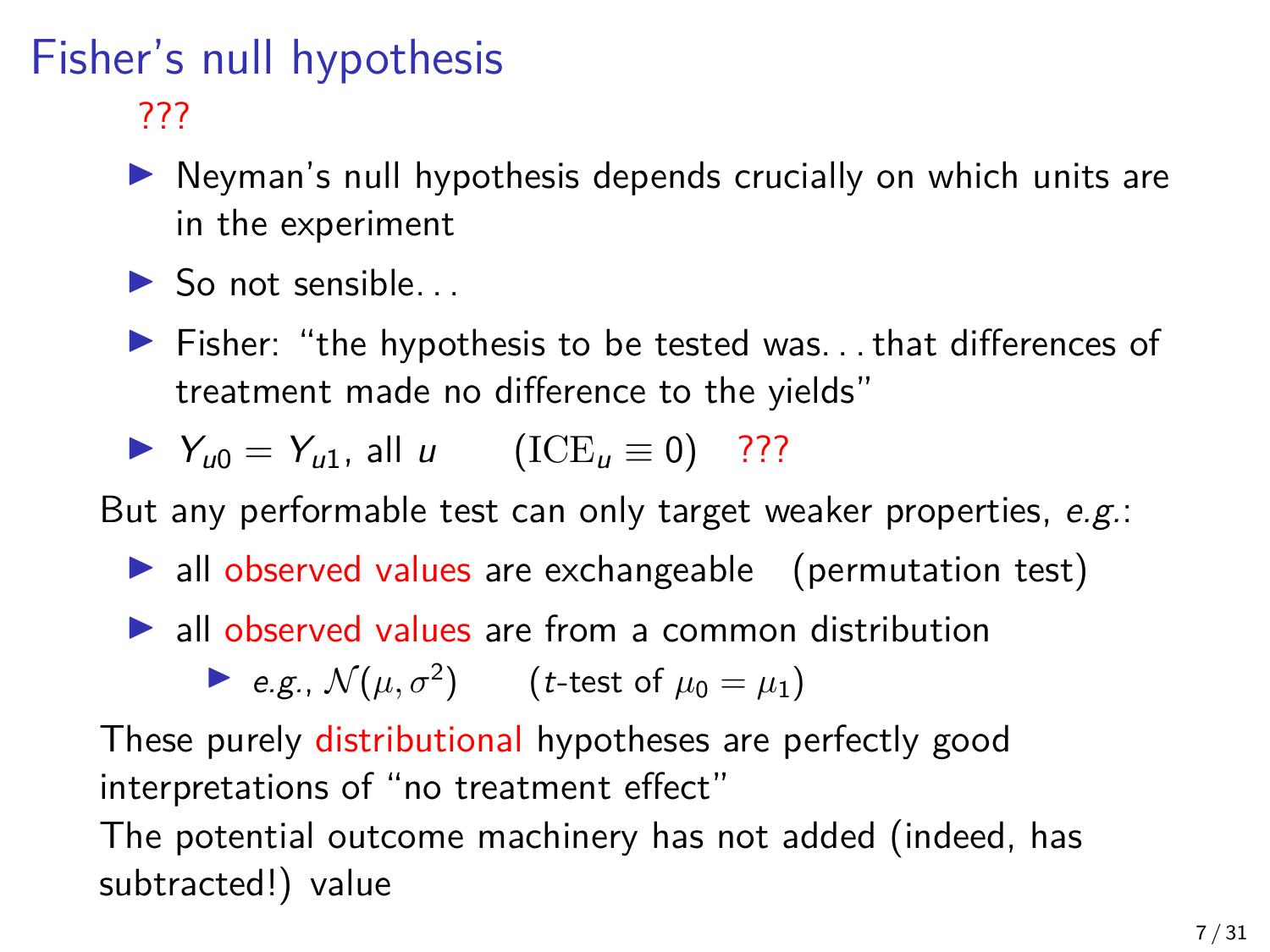# An Alternative Approach: Decision Theory

I have a headache. Should I take aspirin?

I have to compare the hypothetical future consequences of my two available decisions

I assess  $Y \sim P_i$  if I were to take decision *i*.



- ► Take aspirin if  $E_{Y \sim P_1} L(Y) \le E_{Y \sim P_0} L(Y)$
- $\triangleright$  All that is need to solve any such decision problem is the pair of "hypothetical distributions",  $P_0$  and  $P_1$ , for response Y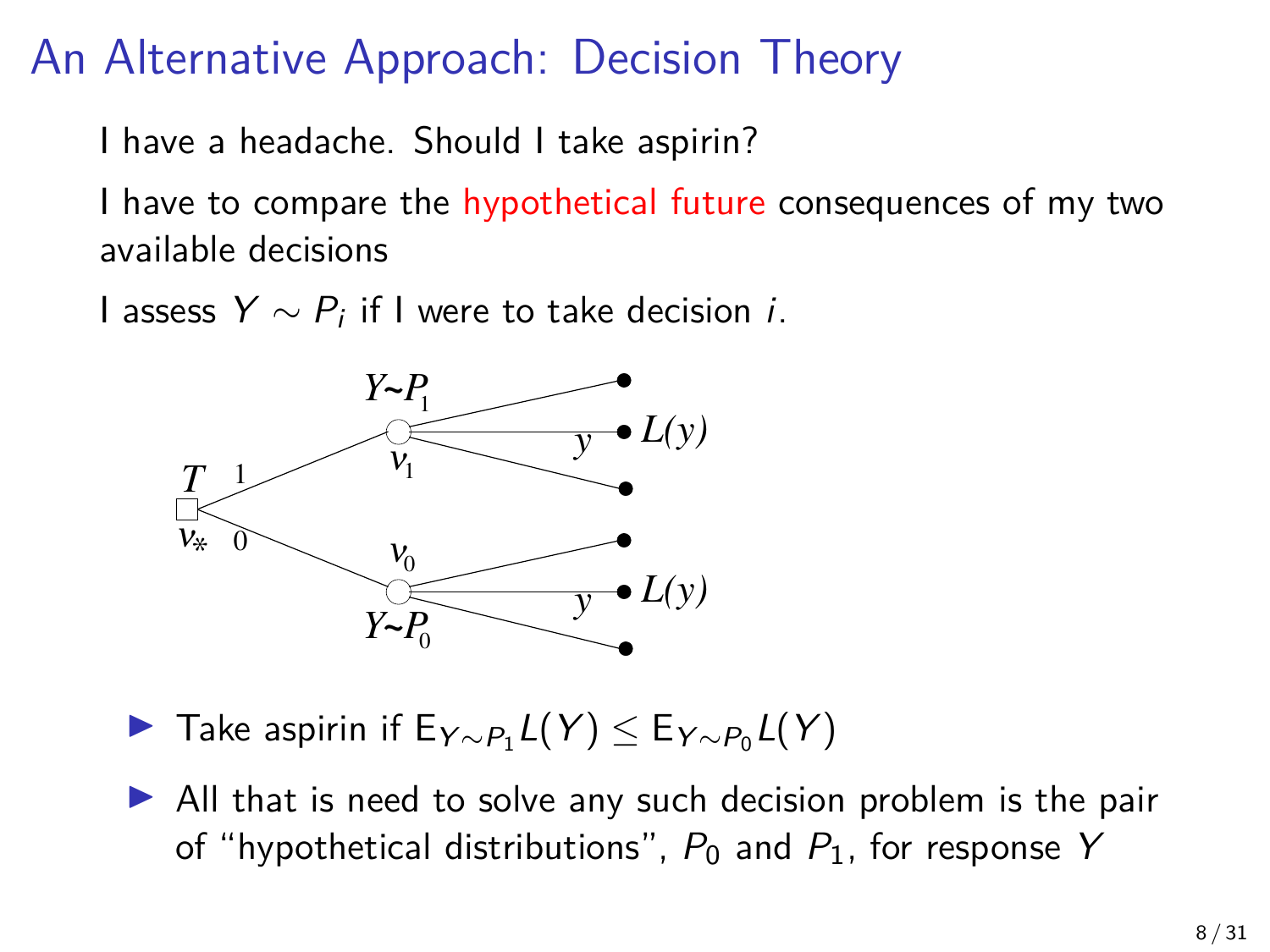# Causal Inference

- $\blacktriangleright$  What then is "causal inference"?
	- E Learning about required  $P_0$ ,  $P_1$  with assistance of available data (observational or  $-$  in this case  $-$  experimental)
- $\blacktriangleright$  If I do take aspirin, I will become like (exchangeable with) those in the treated group.
	- $\blacktriangleright$  then my response Y would be distributed as  $Y \sim P_1 = \mathcal{N}(\mu_1, \sigma^2)$
- $\blacktriangleright$  If I don't, I will become like (exchangeable with) those in the control group.

#### $\triangleright$  then my response Y would be distributed as  $Y \sim P_0 = \mathcal{N}(\mu_0, \sigma^2)$

I can learn  $P_0$ ,  $P_1$  from the data. Then I have all I need to solve my decision problem:

- ► Take aspirin if  $E_{Y \sim P_1} L(Y) \le E_{Y \sim P_0} L(Y)$ , where  $L(y)$  is a suitable loss function
- If  $L(y)$  is linear, take aspirin if the average causal effect  $\mu_1 - \mu_0$  is negative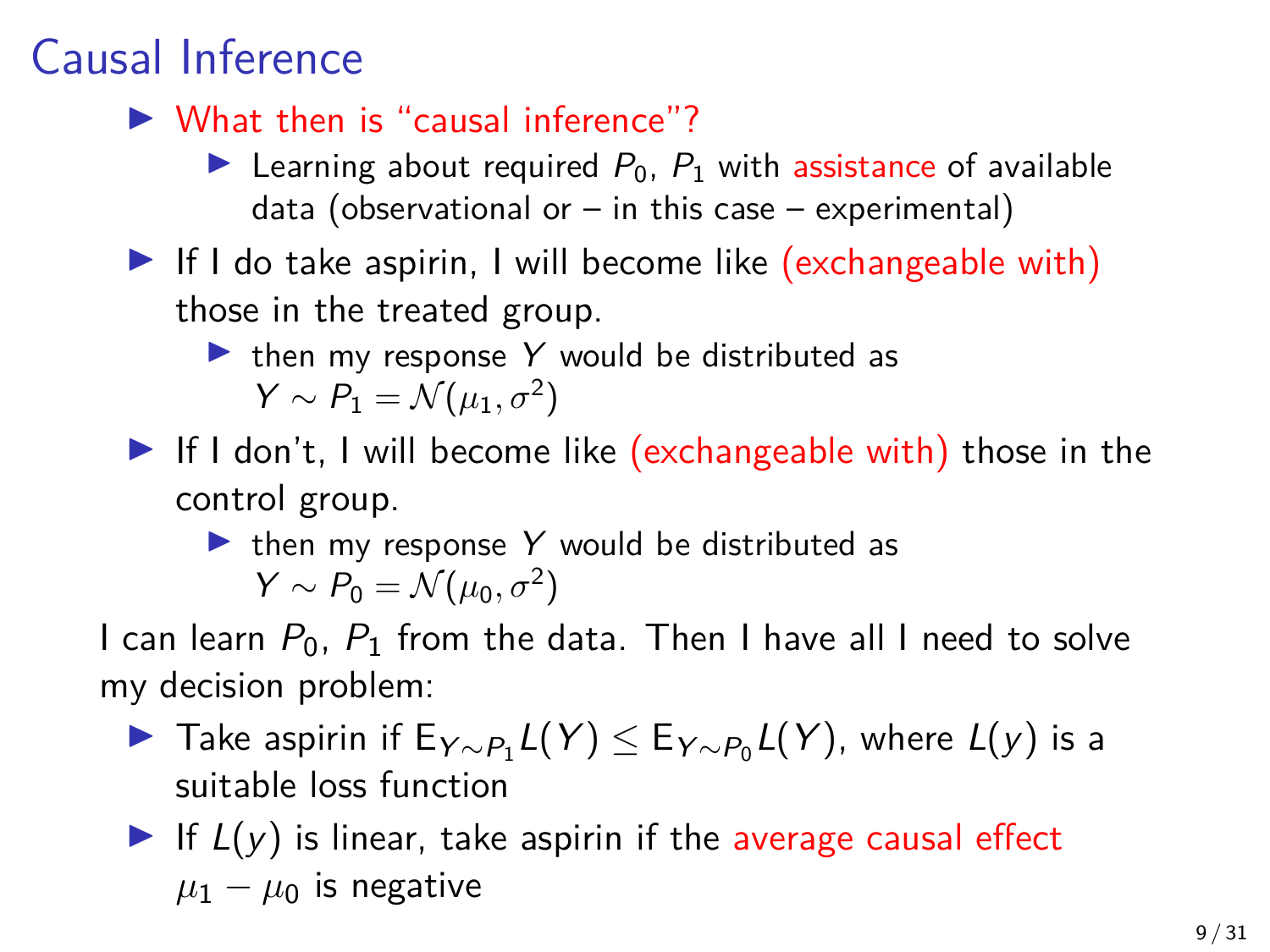#### Some comments

- $\triangleright$  No use for potential responses. We have two hypothetical distributions for a single variable  $Y$ , not one joint distribution for a pair of potential variables  $(Y_0, Y_1)$ .
	- In particular, no need to consider the (unknowable) dependence between  $Y_0$  and  $Y_1$
- ▶ No need for counterfactual logic: "What would have happened to a treated study individual, if she had not been treated?"
- $\triangleright$  No determinism/predetermination: response Y can develop stochastically, even after application of treatment
- $\blacktriangleright$  No missing data
	- $\triangleright$  so no "fundamental problem of causal inference"
- $\blacktriangleright$  Average causal effect is a difference of expectations,  $\mathsf{E}_{P_1}(Y)-\mathsf{E}_{P_0}(Y)$ , not the expectation of a difference,  $E(Y_1 - Y_0)$
- $\triangleright$  No new principles/formulation/notation needed, only basic Fisher and standard decision theory. We can solve our problem without weighing it down with unnecessary baggage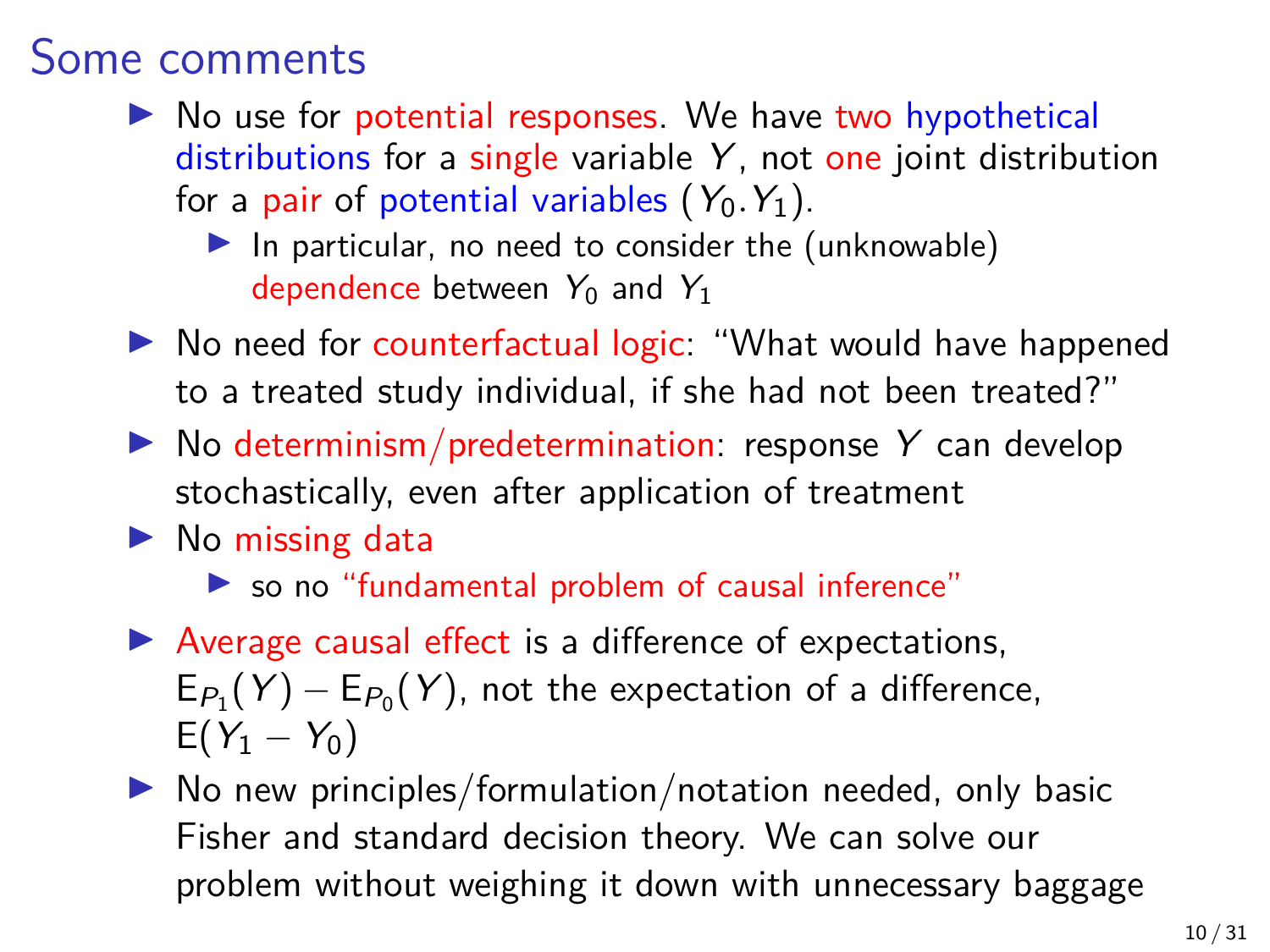# Observational Study

Suppose now that assignment of treatments to study subjects was not done experimentally. When can we still use the data as before?

This would require post-treatment exchangeability:

- If I were to decide on treatment  $t$ , I would become exchangeable with those in the treatment group
- $\blacktriangleright$  if I were to decide on treatment c, I would become exchangeable with those in the control group

NB: These can only both hold when (prior to treatment application), the treatment and control groups are exchangeable with each other

 $\triangleright$  so we would have to be "comparing like with like"

 $\blacktriangleright$  ignorable treatment assignment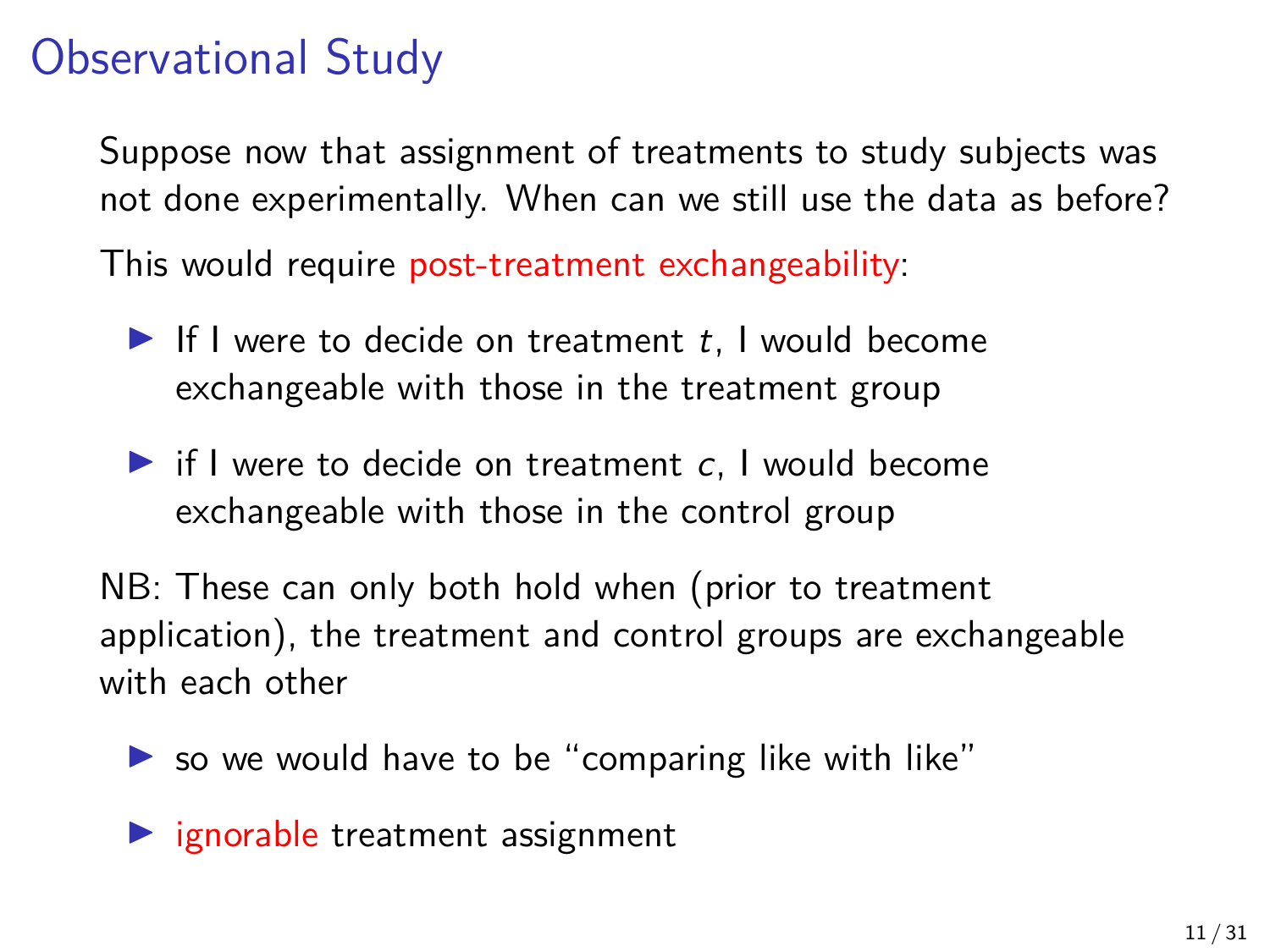# Variables and Regimes

- $\blacktriangleright$  Binary treatment variable  $T$
- $\blacktriangleright$  Response variable Y
- $\triangleright$  Non-stochastic regime indicator  $F_T$ :
	- $\blacktriangleright$   $F_T = 0$ : (hypothetically) take treatment 0 ( $\Rightarrow$   $T = 0$ )
	- $\blacktriangleright$   $F_T = 1$ : (hypothetically) take treatment 1 (⇒  $T = 1$ )
	- $\blacktriangleright$   $F_T = \emptyset$ : "Nature" chooses T (random)
- I am interested in comparing regimes  $F_T = 1$  and  $F_T = 0$
- I have data from  $F_T = \emptyset$
- $\blacktriangleright$  I should like to use the data to assist me with my decision problem
- $\triangleright$  So I will need to make (and justify) some connexions between the different regimes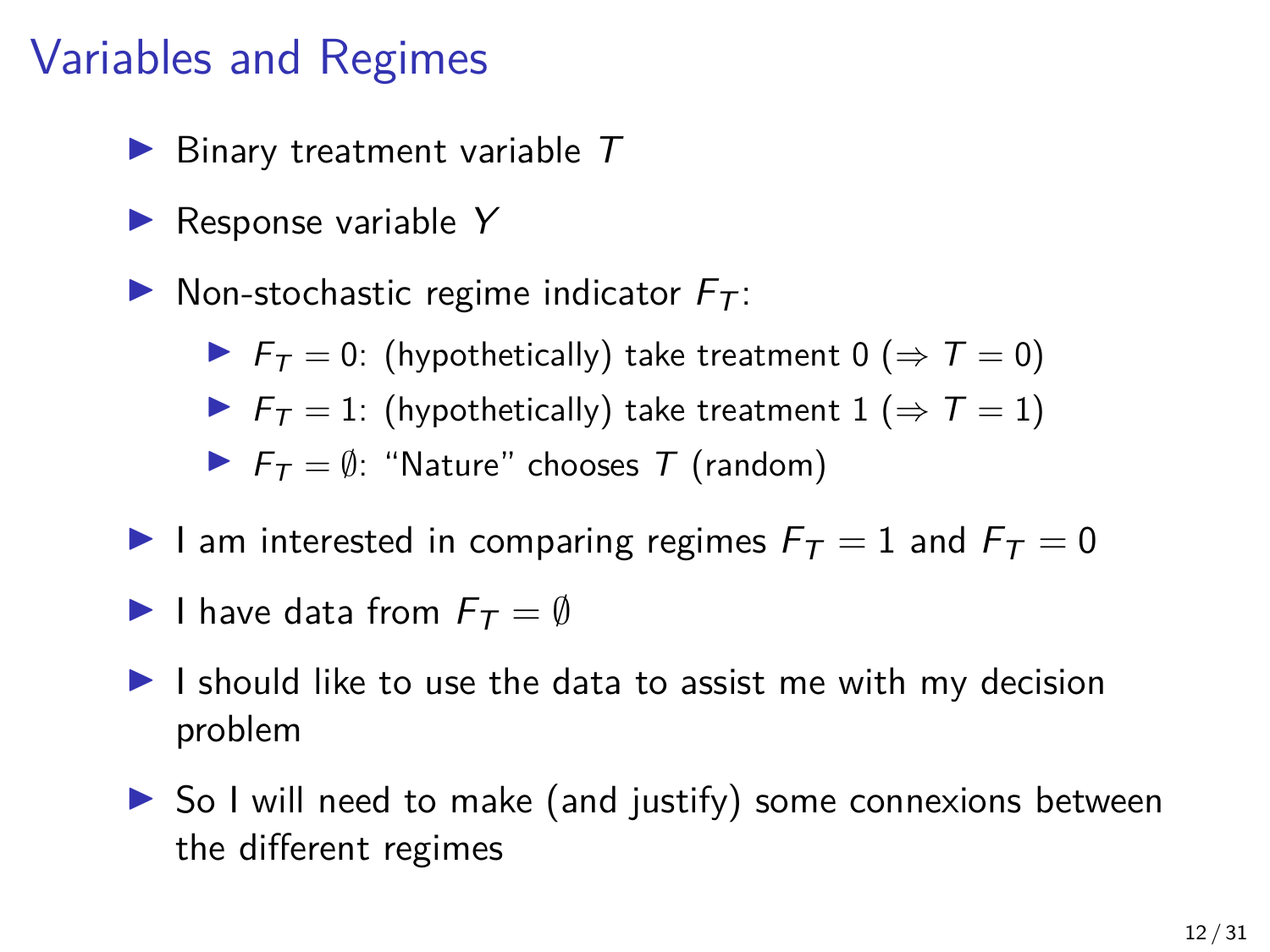# **Ignorability**

The simplest case is when I can assume ignorability ("like an experiment"):

- $\blacktriangleright$  The distribution of Y is the same in regime  $F_T = 1$  [resp., 0] as in regime  $F_T = \emptyset$ , conditional on  $T = 1$  [resp., 0].
- $\blacktriangleright$  Y is independent of  $F_T$ , given  $T = 1$  [resp., 0]

$$
\blacktriangleright \ Y \perp \!\!\! \perp F_T \mid T
$$



(If not, we have *confounding*)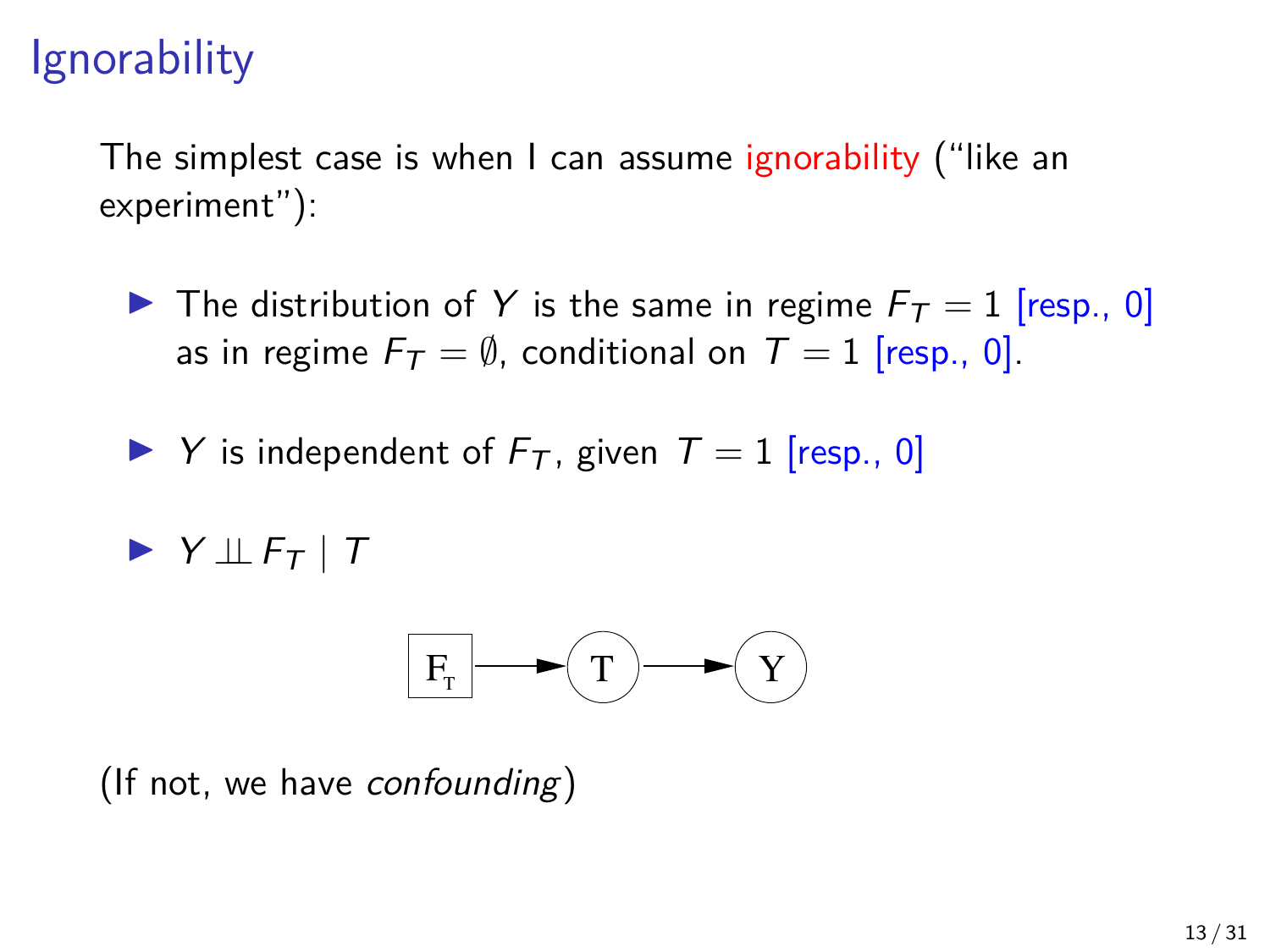Conditional ignorability ("no unobserved confounding")

When ignorability fails, it might be restored if we condition on additional information.

Call an observed variable U a sufficient covariate if:

$$
\blacktriangleright \, U \perp \!\!\! \perp F_T
$$

$$
\blacktriangleright \ Y \perp \!\!\! \perp F_T \mid (T, U)
$$



Can then estimate ACE by ("back door formula"):

$$
\mathrm{ACE} = \mathsf{E}(\mathrm{SCE}_U \,|\, \mathsf{F}_\mathcal{T} = \emptyset)
$$

where we define the specific causal effect (relative to  $U$ ) as

$$
\mathrm{SCE}_U := \mathsf{E}\big(\boldsymbol{Y} \,|\, U,\, \boldsymbol{T} = 1, \boldsymbol{F}_{\boldsymbol{T}} = \emptyset\big) - \mathsf{E}\big(\boldsymbol{Y} \,|\, U,\, \boldsymbol{T} = 0,\, \boldsymbol{F}_{\boldsymbol{T}} = \emptyset\big).
$$

Not possible if  $U$  unobserved—confounding So such a variable U is an *unconfounder*.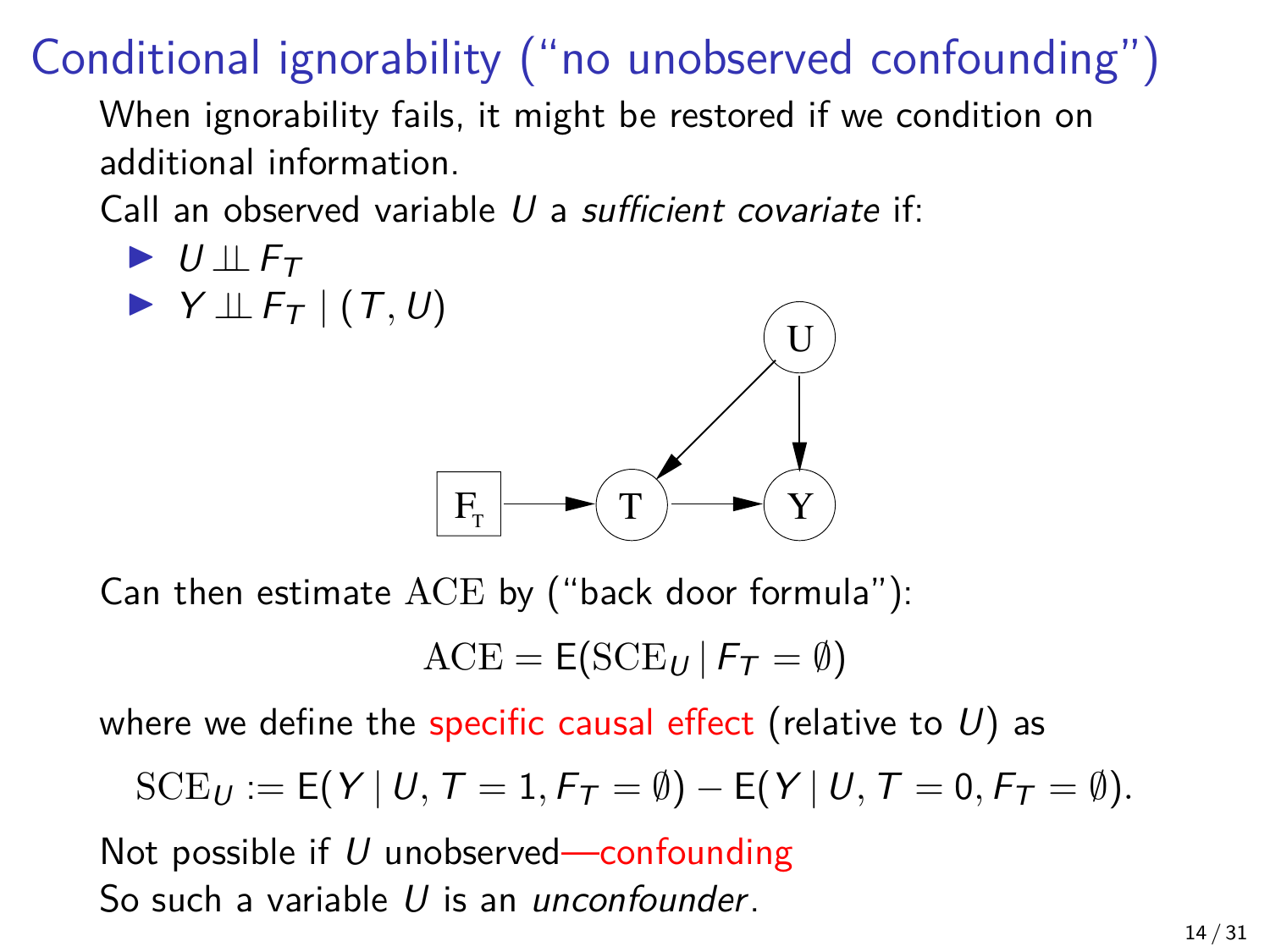### Propensity score

- U a sufficient covariate, V a function of  $U$
- V will be a sufficient covariate if

 $T \perp\!\!\!\perp U \mid (V, F_T = \emptyset)$ 



- $\blacktriangleright$  In the observational regime, choice of treatment depends on U only through  $V$
- $\triangleright$  Does not involve response variable Y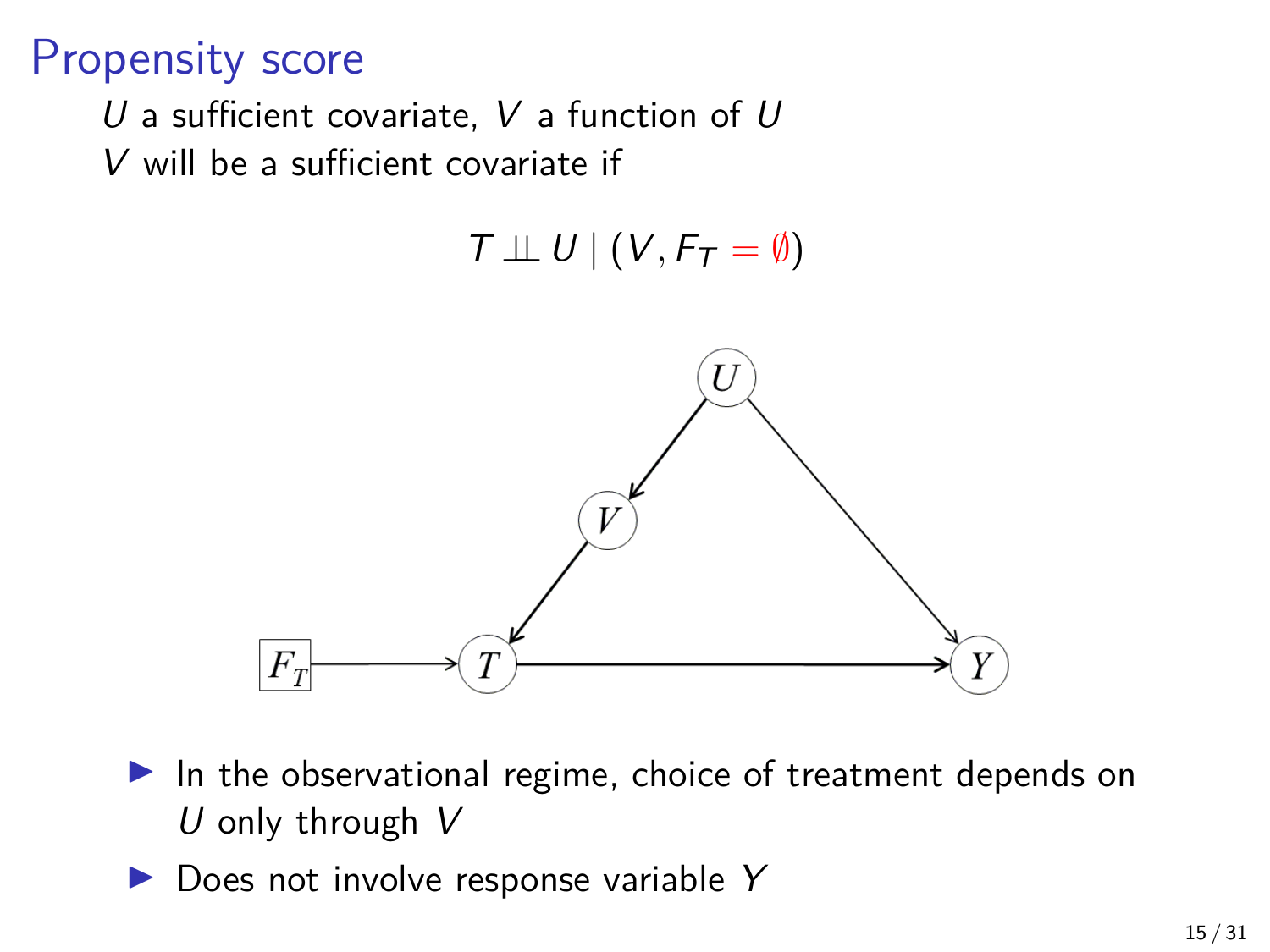# Propensity score

$$
\mathcal{T} \perp\!\!\!\perp U \mid (V, F_{\mathcal{T}} = \emptyset)
$$

Equivalently,

$$
U \perp \!\!\! \perp T \mid (V, F_T = \emptyset)
$$

- $\triangleright$  Observational distribution of U, given V the same for both treatments
- $\blacktriangleright$  V is a balancing score for U
- $\triangleright$  V is a sufficient statistic for comparing hypotheses  $T = 1$ ,  $T = 0$  for data U
- $\triangleright$  Minimal such V is likelihood ratio:

$$
p(U \mid T=1) / p(U \mid T=0)
$$

- Equivalently, posterior probability  $p(T = 1 | U)$ 
	- $\triangleright$  single variable ∈ [0, 1]
	- $\blacktriangleright$  propensity score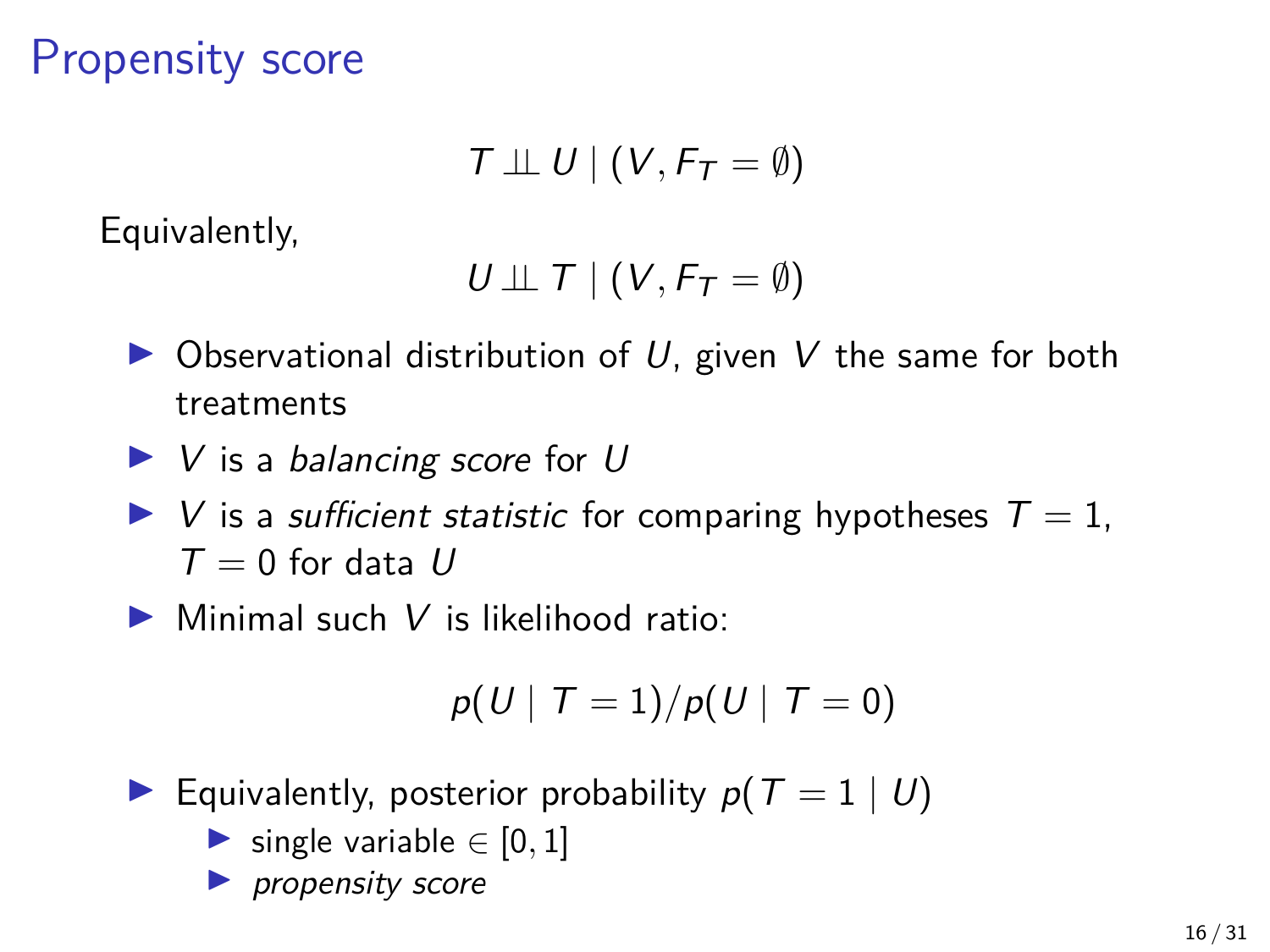### Effect of treatment on the treatable

Suppose I consider that, if I had been in the study, I would have been deemed "suitable for treatment" *(i.e.*, exchangeable with those for whom  $T = 1$ ). Should I take the treatment?

Let  $S = 1$  [0] denote "suitable [unsuitable] for treatment". In the study,  $T = S$ . I have  $S = 1$  but have choice over T.

I should thus consider

$$
\text{ETT} := \text{E}(Y \mid S = 1, T = 1) - \text{E}(Y \mid S = 1, T = 0)
$$

I can estimate first term from treated group in the study  $-$  but have no data directly relevant to second term.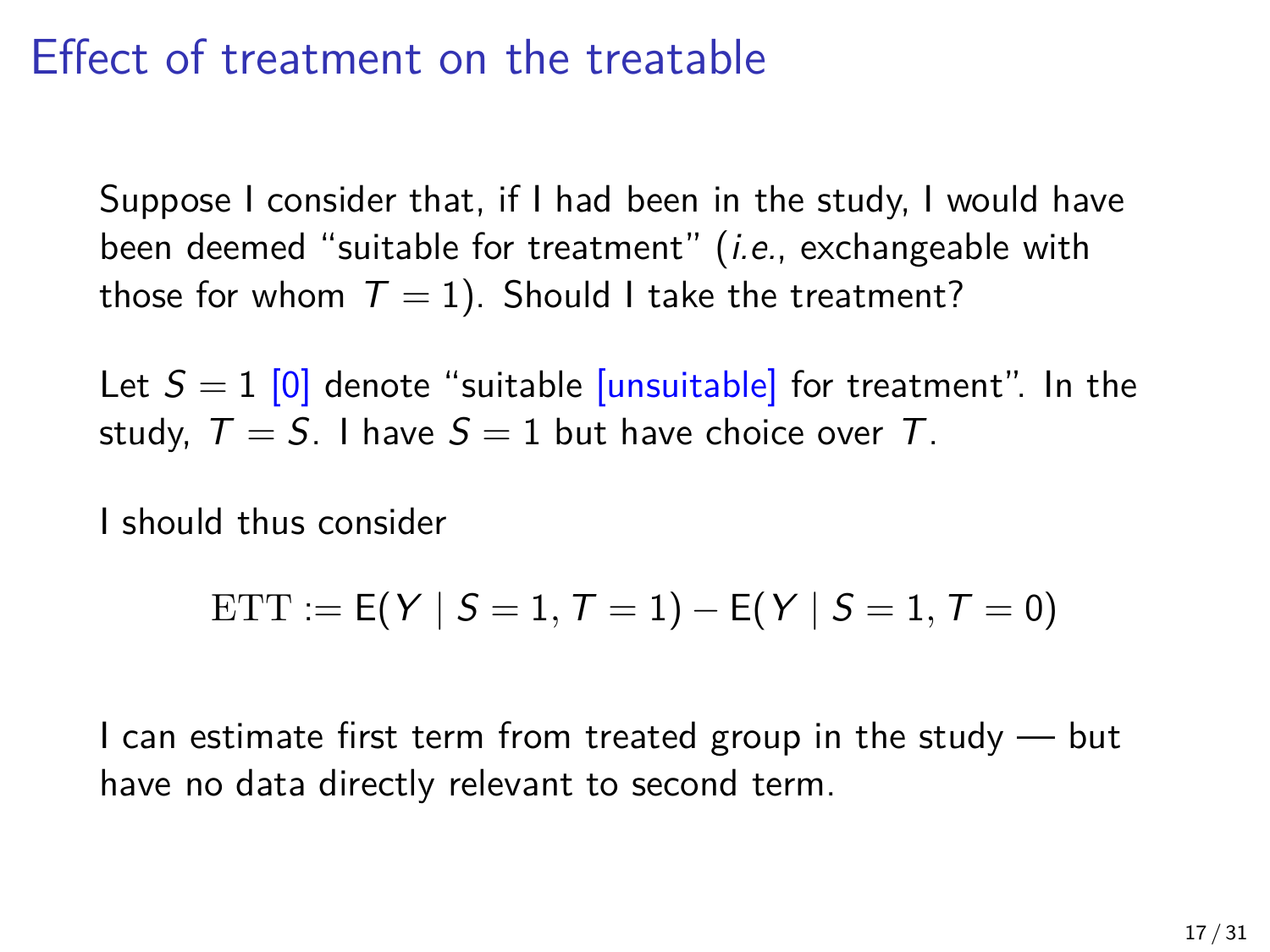# Effect of treatment on the treatable

We can show:

$$
ETT = \frac{E(Y \mid F_T = \emptyset) - E(Y \mid F_T = 0)}{Pr(T = 1 \mid F_T = \emptyset)}.
$$

 $-$  estimable if I have also observed Y in an experimental control group.

Alternatively, if in the data we can observe a sufficient covariate  $U$ , conditional on which both  $T = 0$  and  $T = 1$  are possible, we can compute

$$
ETT = E(SCE_U | T = 1, F_T = \emptyset).
$$

Compare the PR definition:

$$
\begin{array}{rcl} \text{ETT} & = & \mathsf{E}(\text{ICE} \mid \mathcal{T} = 1) \\ & = & \mathsf{E}(Y_1 - Y_0 \mid \mathcal{T} = 1) \end{array}
$$

All above variants yield same value.

NB: Does not use information on outcome when treated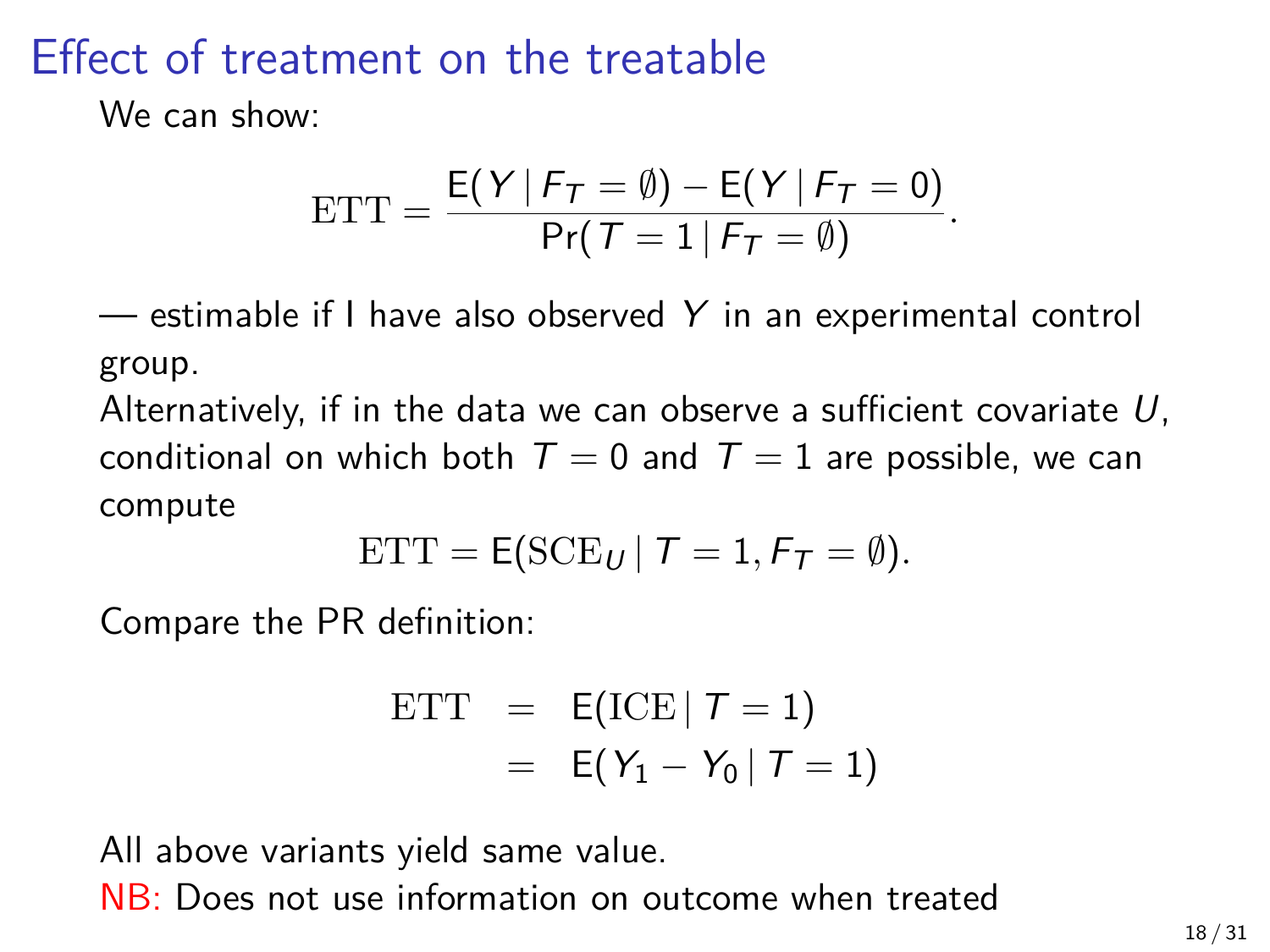# Sequential decisions

Variables arising in sequence:  $L_1 - T_1 - L_2 - T_2 - Y$ 

- $\blacktriangleright$   $L_1$  pre-treatment variable
- $\triangleright$  T<sub>1</sub> first treatment in light of  $L_1$
- $\blacktriangleright$  L<sub>2</sub> response to  $T_1$
- $\triangleright$   $T_2$  second treatment in light of  $L_1$ ,  $T_1$ ,  $L_2$

#### $\blacktriangleright$  Y response

Let s be a contemplated (possiby randomised) strategy for choosing  $T_1$  and  $T_2$ , each in the light of previous values. We want to evaluate s, using observational data.

- Introduce non-stochastic regime indicator  $\sigma$ , values s and o (observation).
- **In Can we evaluate E(Y**  $|\sigma = s$ **) from properties of the** observational regime  $\sigma = o$ ?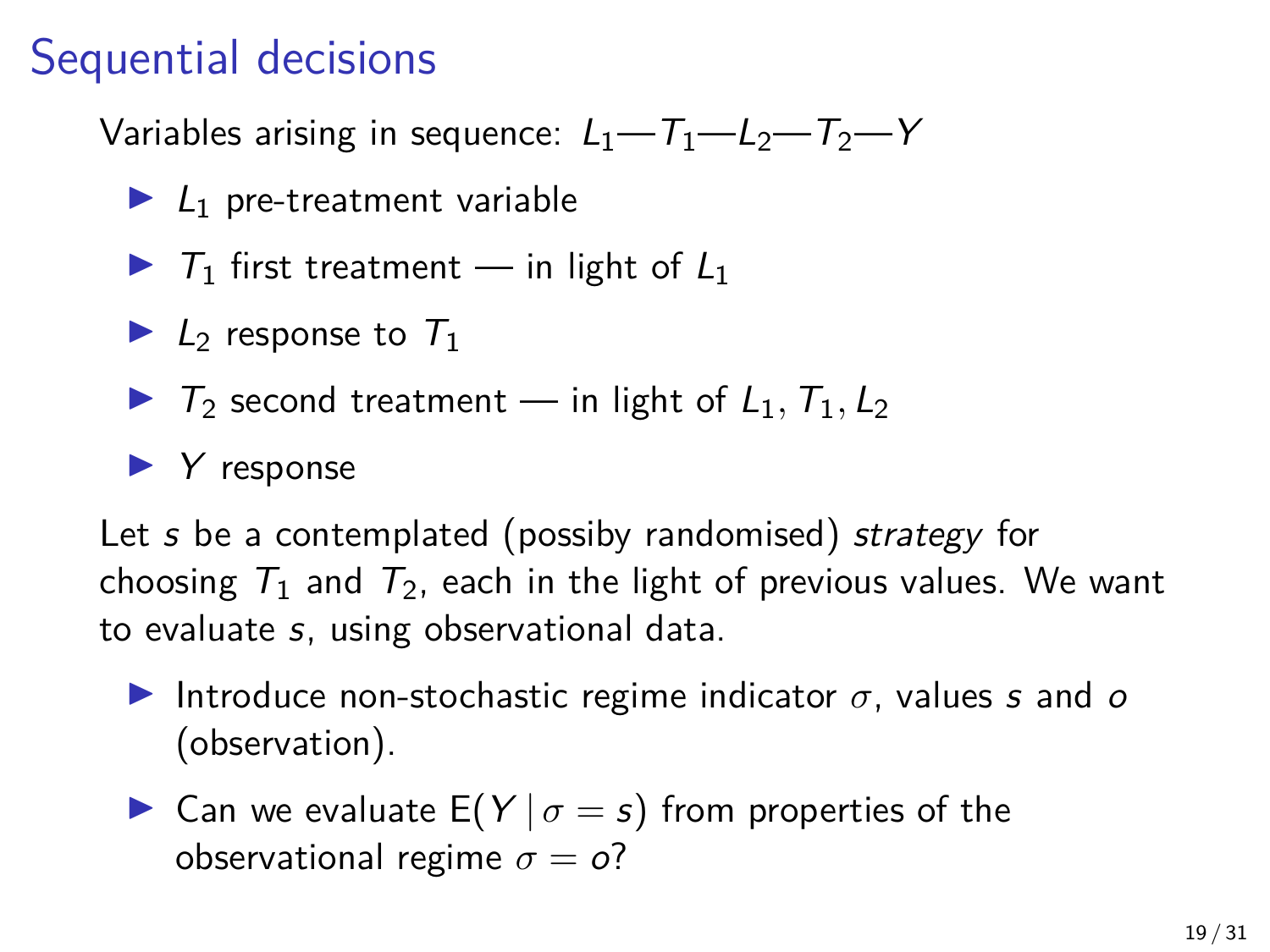# Sequential ignorability



#### Assume

$$
\begin{array}{lll}\nL_1 & \perp \perp & \sigma \\
L_2 & \perp \perp & \sigma \mid (L_1, T_1) \\
Y & \perp \perp & \sigma \mid (L_1, T_1, L_2, T_2).\n\end{array}
$$

Robins's *G*-formula for estimating  $E(Y | \sigma = s)$  from the observational data follows directly.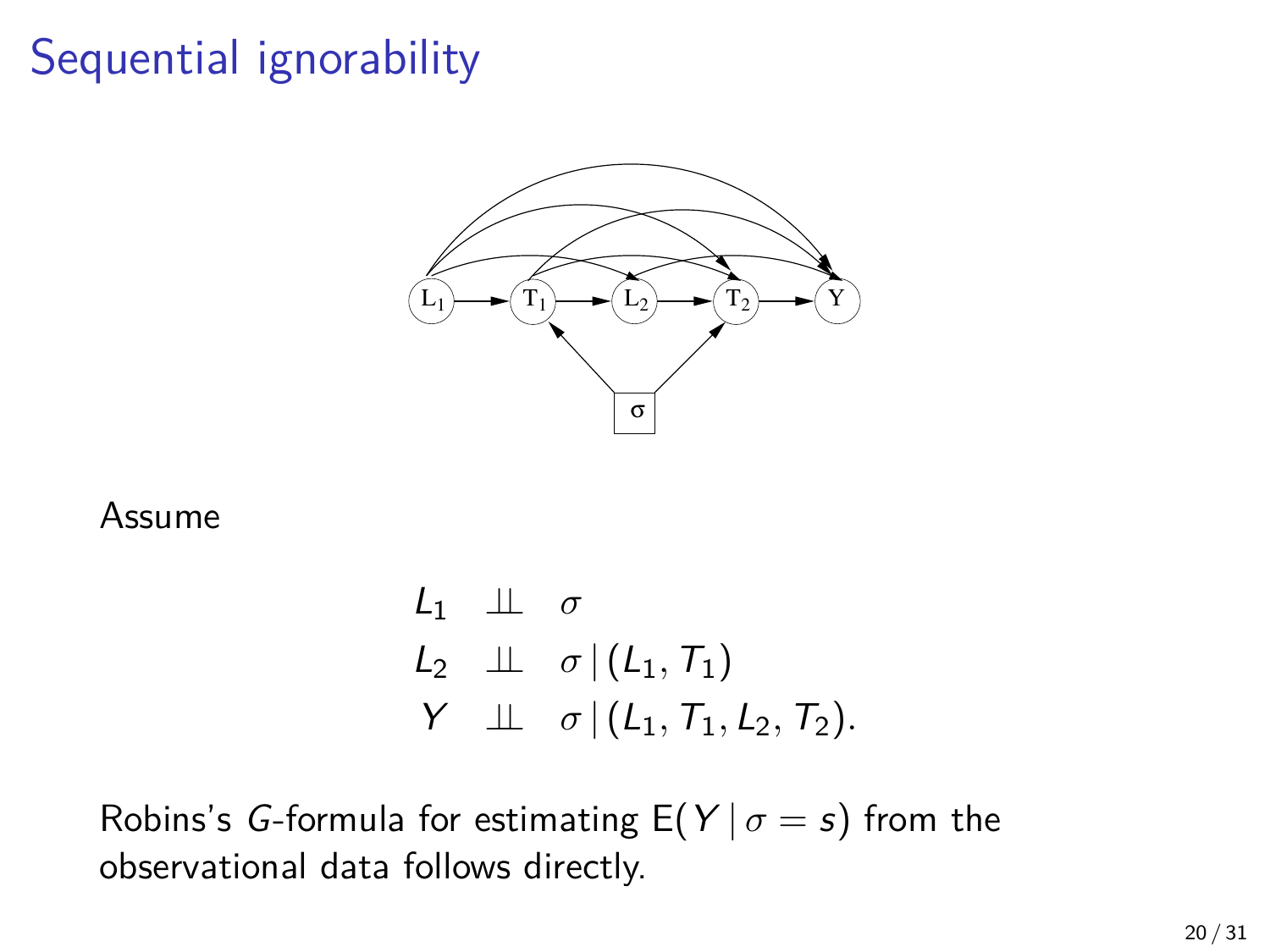### G-formula

$$
p(h, t_1, h_2, t_2, y \mid \sigma = s) = p(h_1 \mid \sigma = s) \times p(t_1 \mid h_1, \sigma = s) \times p(h_2 \mid h_1, t_1, \sigma = s) \times p(t_2 \mid h_1, t_1, h_2, \sigma = s) \times p(y \mid h_1, t_1, h_2, t_2, \sigma = s) = p(h_1 \mid \sigma = o) \times p(t_1 \mid h_1, \sigma = s) \times p(h_2 \mid h_1, t_1, \sigma = o) \times p(t_2 \mid h_1, t_1, h_2, \sigma = s) \times p(y \mid h_1, t_1, h_2, t_2, \sigma = o).
$$

Now marginalise to find  $p(y | \sigma = s)$ .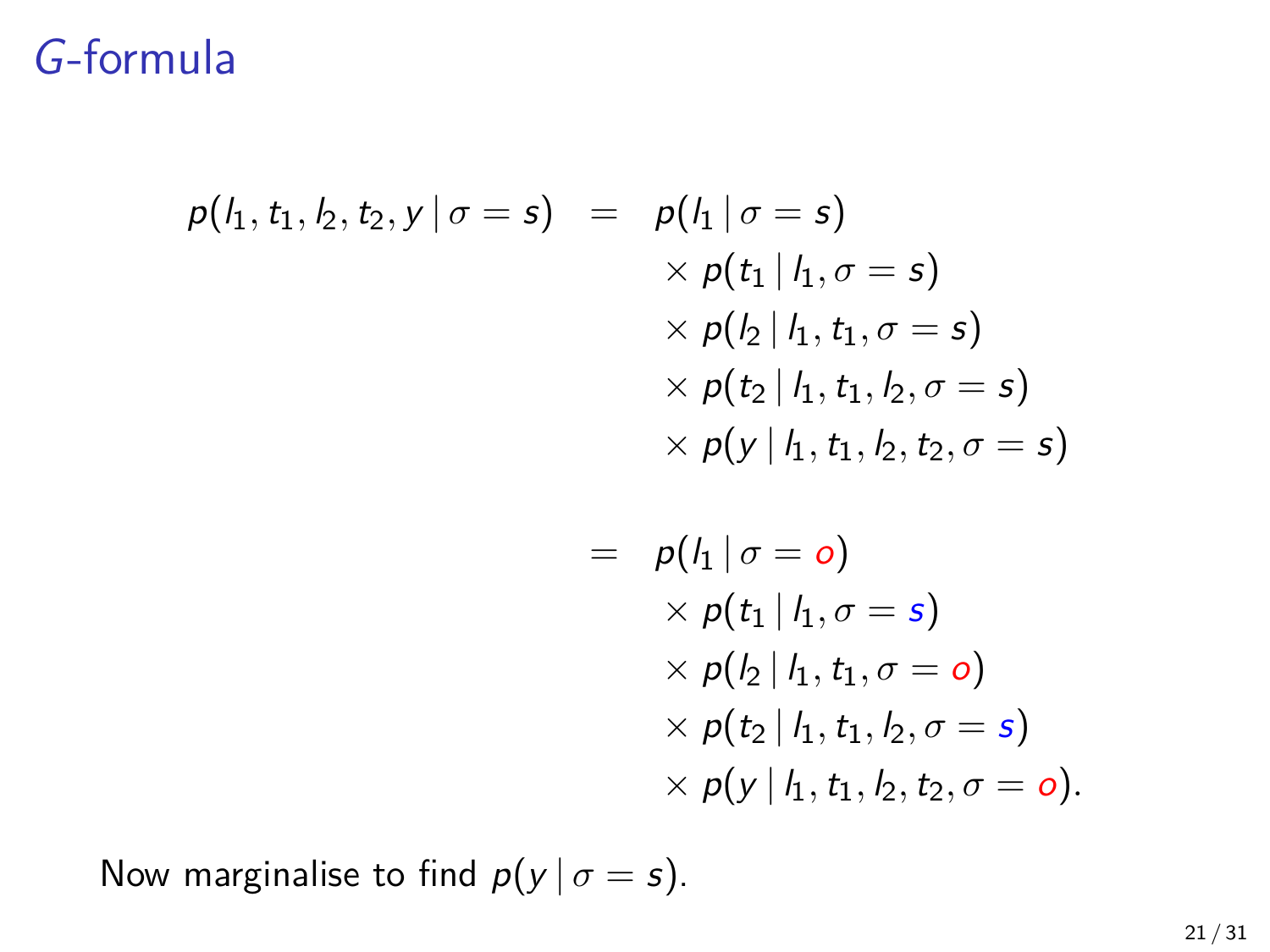#### Compare potential response approach

Conceive of potential versions of all variables under either regime:

$$
\Pi^s := (\mathit{L}^s_1, \mathcal{T}^s_1, \mathit{L}^s_2, \mathcal{T}^s_2, \mathsf{Y}^s)
$$

 $\Pi^o := (L_1^o, T_1^o, L_2^o, T_2^o, Y^o)$ 

—all with a joint distribution.

Principal assumptions/constraints:

**Consistency** 

$$
L_1^o = L_1^s
$$
  
\n
$$
\triangleright T_1^o = s(L_1^o) \Rightarrow L_2^o = L_2^s.
$$
  
\n
$$
\triangleright T_2^o = s(L_1^o, T_1^o, L_2^o) \Rightarrow Y^o = Y^s.
$$

Sequential ignorability

► 
$$
T_1^o \perp (L_2^s, Y^s) | L_1^o
$$
  
\n►  $T_2^o \perp (Y^s) | L_1^o = I_1, T_1^o = s(I_1), L_2^o = I_2$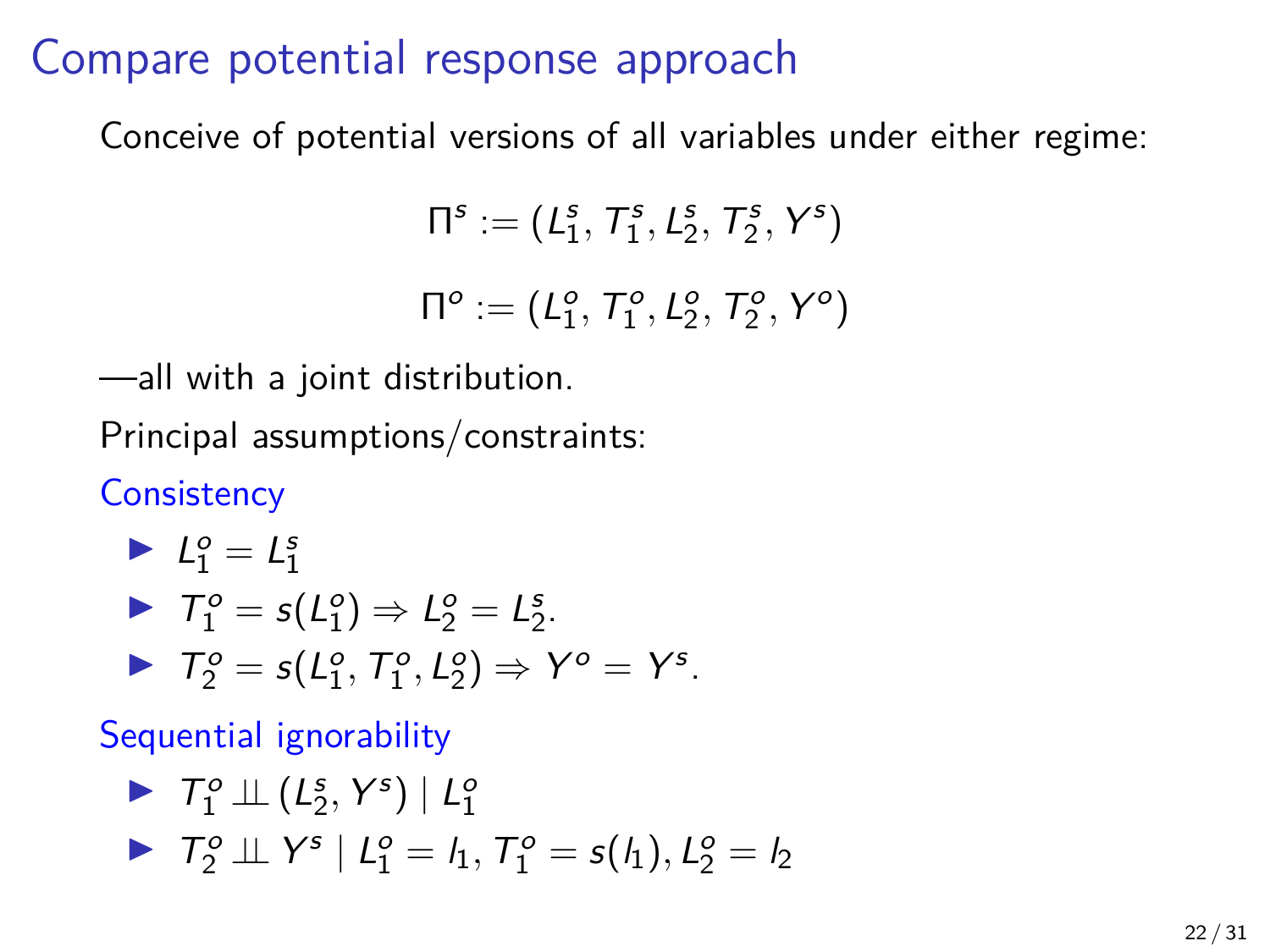#### Instrumental variable

Suppose I can not observe U, but there is a variable  $Z$  such that:

- 1. Z affects T
- 2. Z affects the outcome Y only through T
- 3.  $Z$  does not share common causes with the outcome  $Y$  ("no confounding of the effect of  $Z$  on  $Y$ ").

#### Observational conditional independence properties:





—no causal content!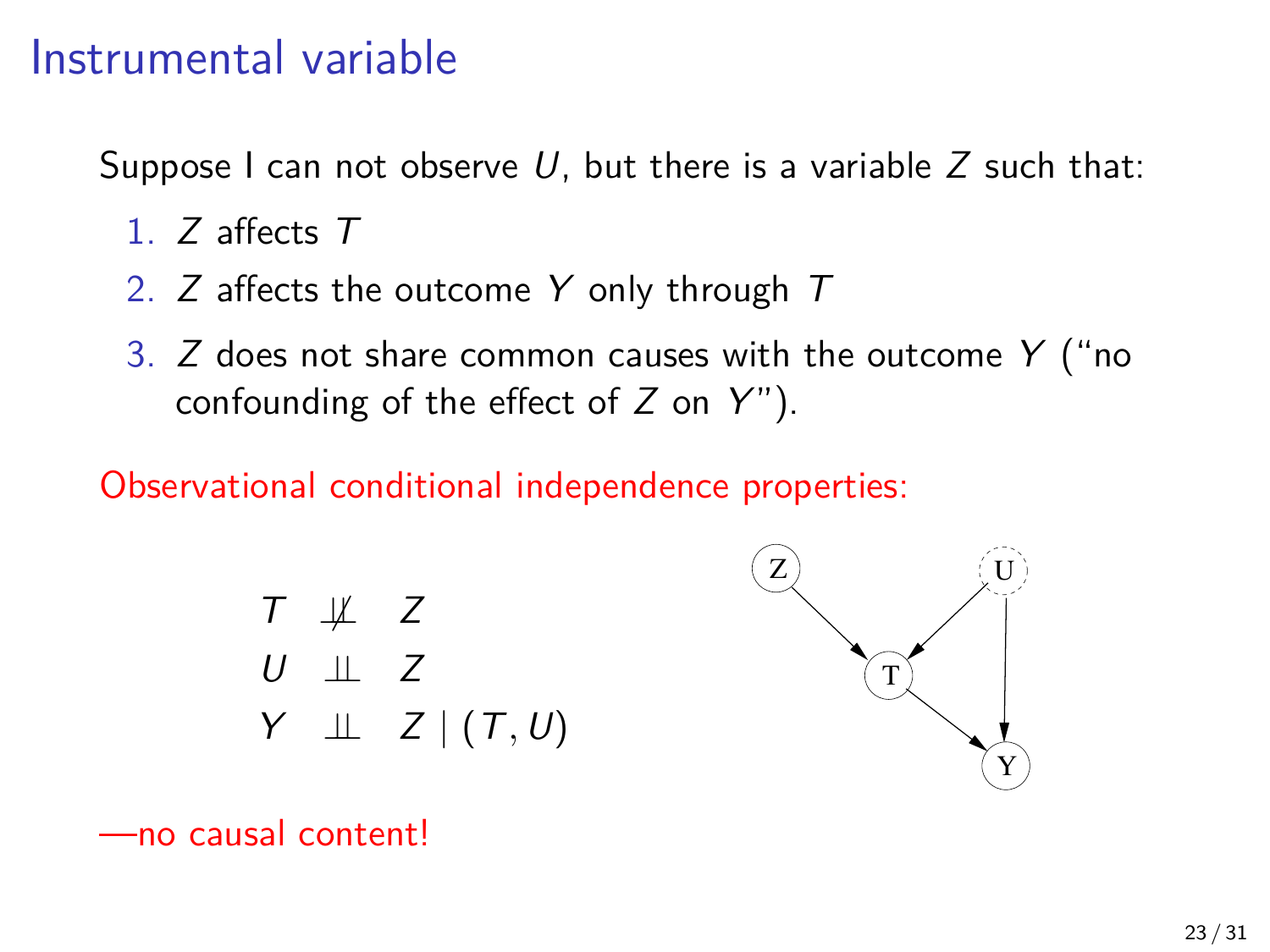#### Instrumental variable

Add regime indicator  $F_T$  for causal content:



$$
\begin{array}{lll} U & \bot \bot & (Z, F_{\mathcal{T}}) \\ Y & \bot \bot & (Z, F_{\mathcal{T}}) \bot (T, U). \end{array}
$$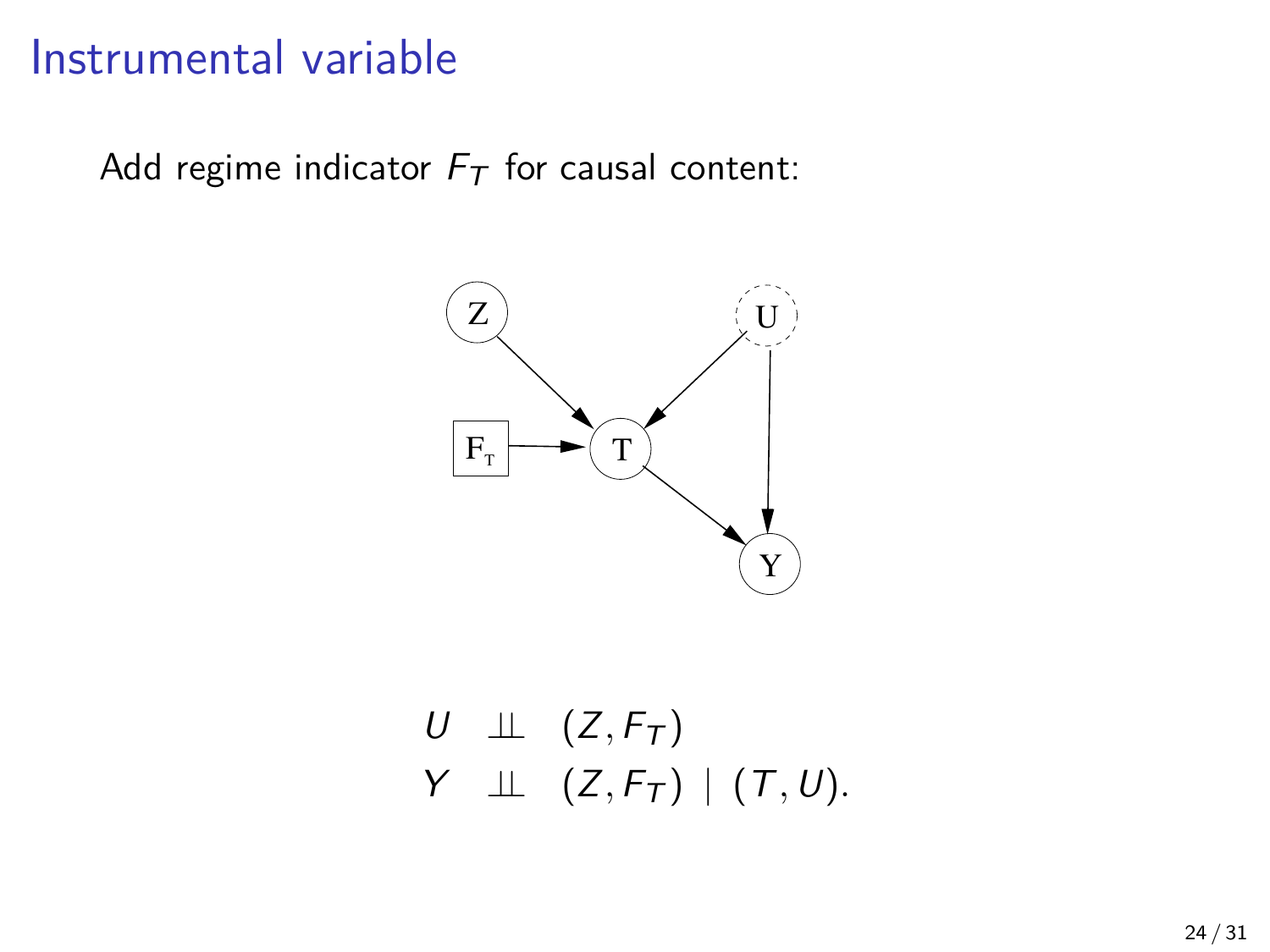#### Linear model

Assume

$$
E(Y | T, U, [Z, F_T]) = W + \beta T
$$

for some function W of U.

Let  $w_0 = E(W)$ , =  $E(W | Z, F_T)$  since  $U \perp (Z, F_T)$ Then

$$
E(Y | F_T = t) = w_0 + \beta t,
$$

$$
\triangleright
$$
  $\beta$  can be interpreted causally.

 $\blacktriangleright$  Want to identify  $\beta$ .

Assumptions imply

$$
E(Y | Z, F_T = \emptyset) = w_0 + \beta E(T | Z, F_T = \emptyset).
$$

Then  $\beta = \text{Cov}_\emptyset(Y, Z)/\text{Cov}_\emptyset(\mathcal{T}, Z)$  can be estimated by the ratio of the coefficients of  $Z$  in the sample linear regressions of  $Y$  on  $Z$ and of  $T$  on  $Z$ .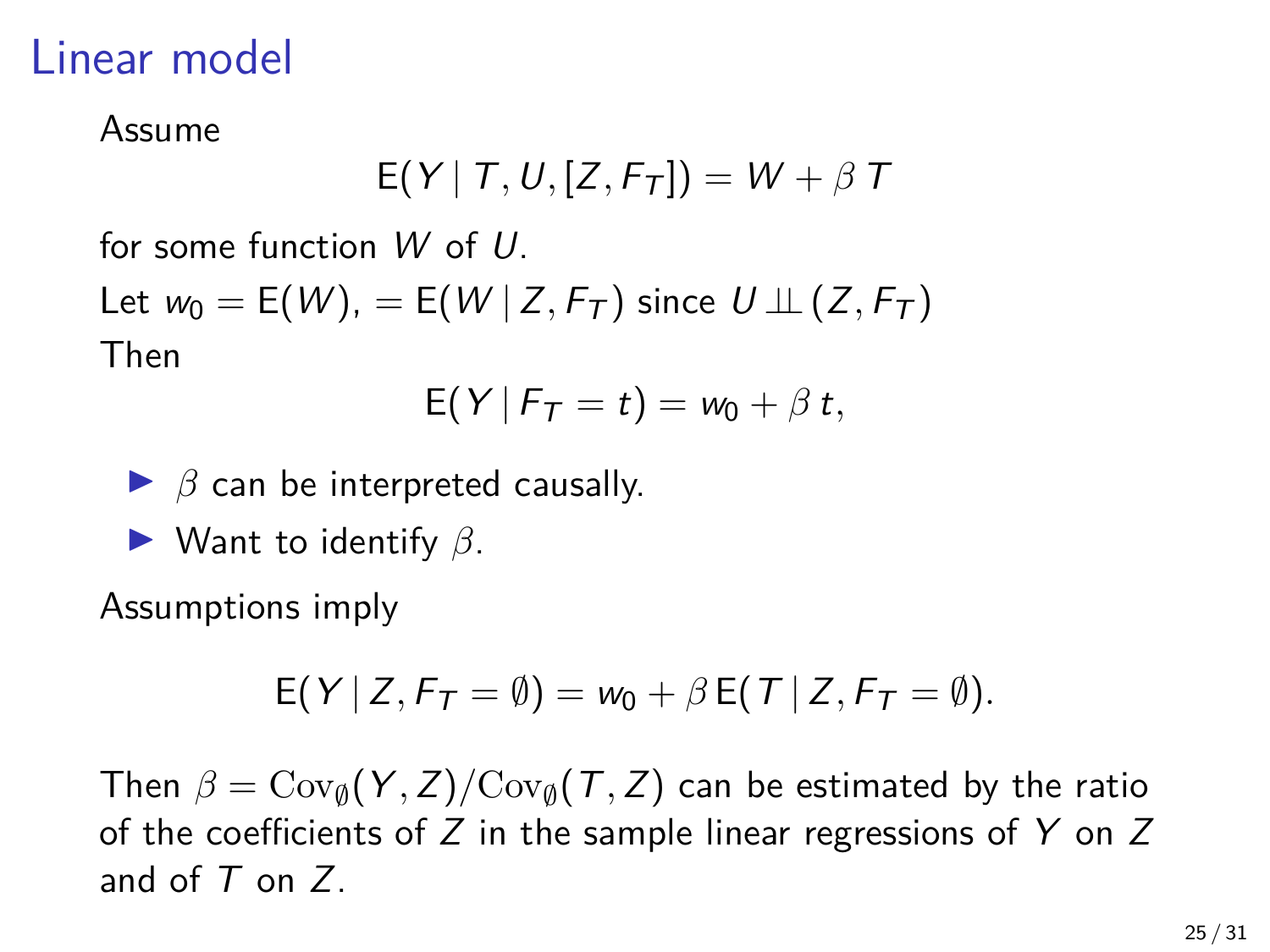# Wrap-up

- $\blacktriangleright$  (EoC) Causal Inference is really about assisted decision making
- $\blacktriangleright$  Traditional statistical tools are adequate for this
- $\blacktriangleright$  Arguments using potential responses are:
	- $\blacktriangleright$  unnecessary
	- $\blacktriangleright$  obscure
	- $\blacktriangleright$  complex
	- $\blacktriangleright$  potentially misleading
- $\triangleright$  Next time you are tempted to do such an analysis, think about doing so more directly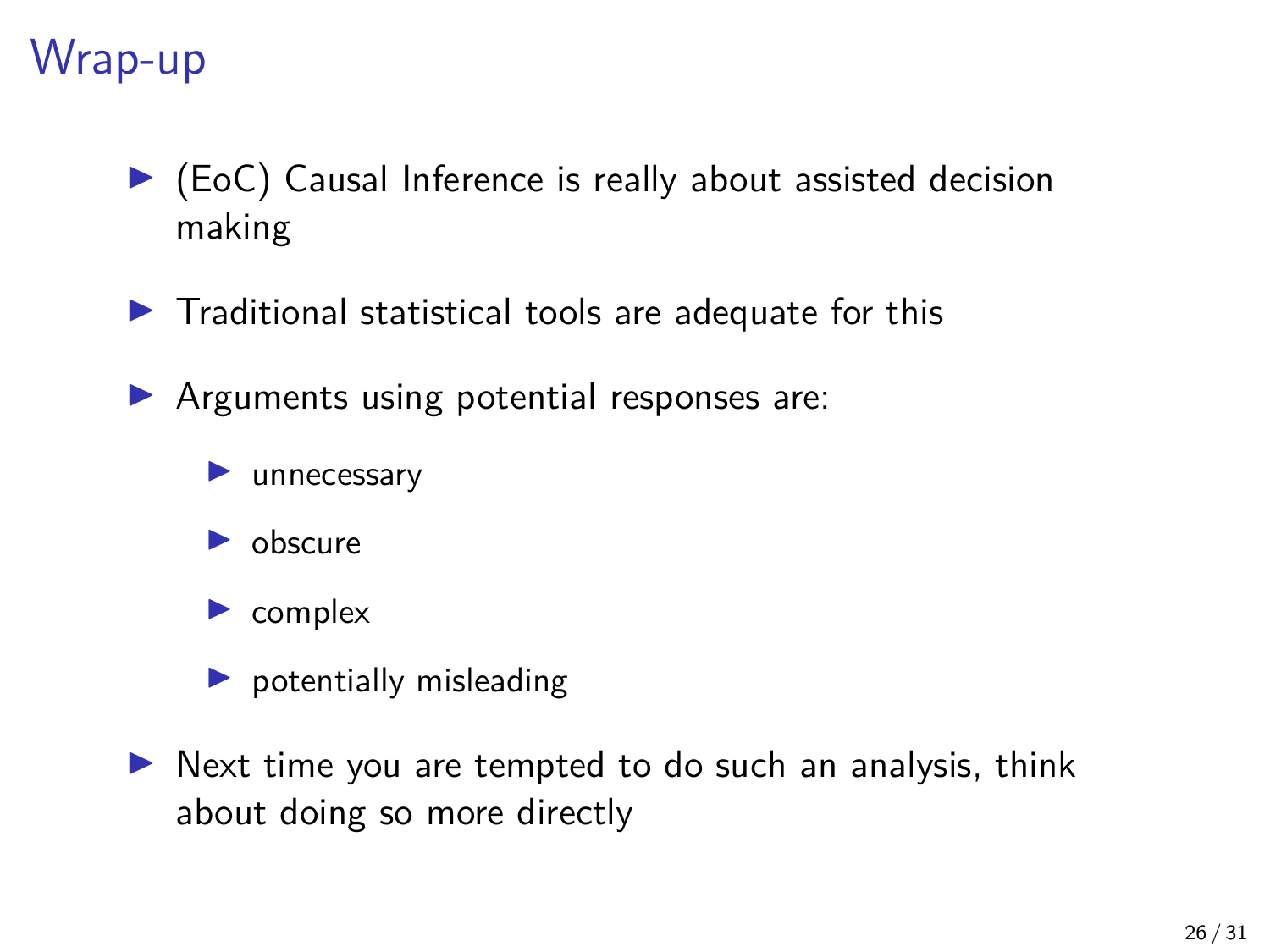# THANK YOU!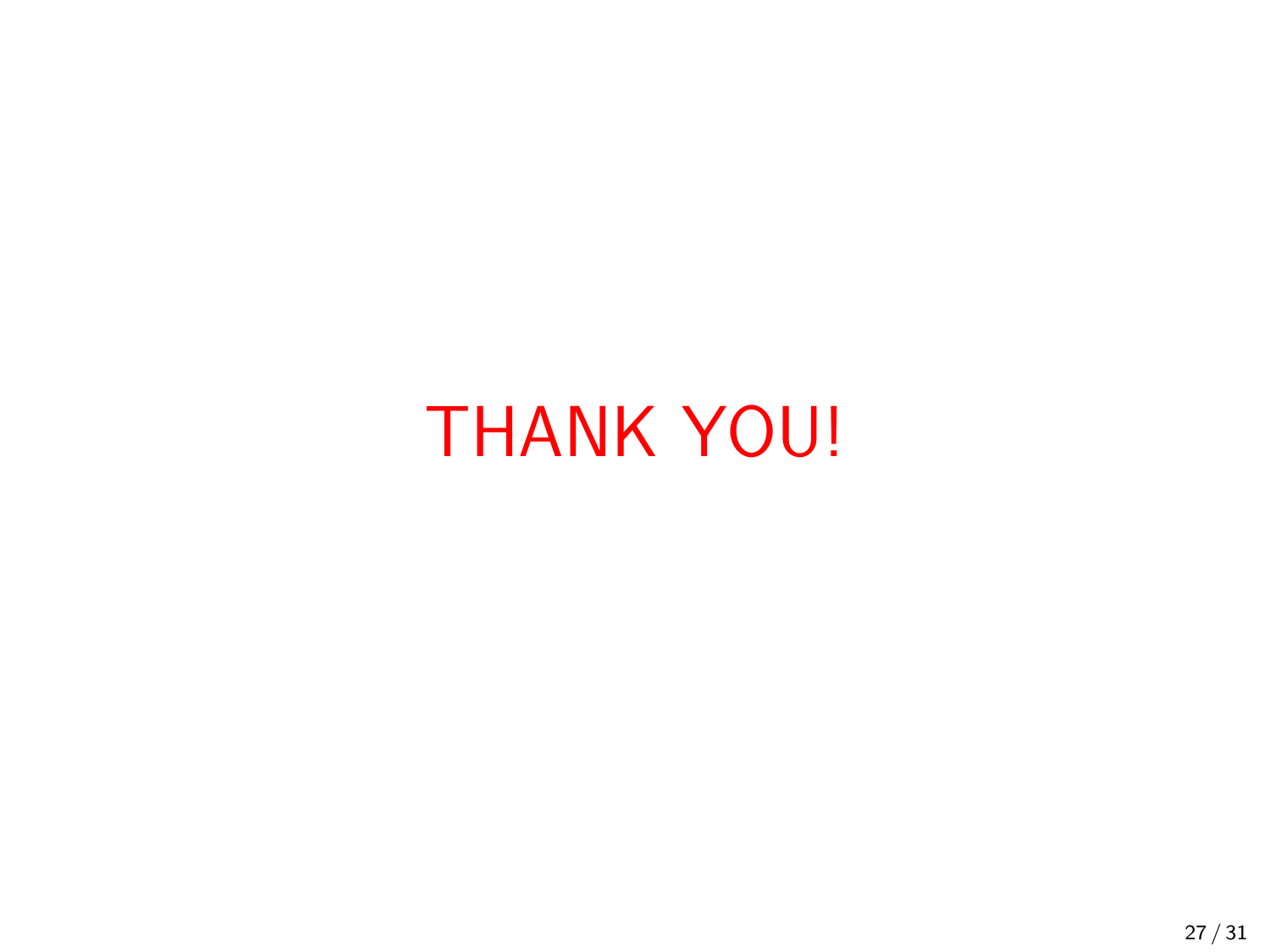#### References

Constantinou, P. and Dawid, A. P. (2017). Extended conditional independence and applications in causal inference. Annals of Statistics, **45**, 2618–53

Dawid, A. P. (2000). Causal inference without counterfactuals (with Discussion).

Journal of the American Statistical Association, **95**, 407–48

Dawid, A. P. (2002). Influence diagrams for causal modelling and inference.

International Statistical Review, **70**, 161–89.

Corrigenda, ibid., 437

Dawid, A. P. (2007a). Counterfactuals, hypotheticals and potential responses: A philosophical examination of statistical causality. In Causality and Probability in the Sciences, Texts in Philosophy, Vol. 5, (ed. F. Russo and J. Williamson), pp. 503–32. College Publications, London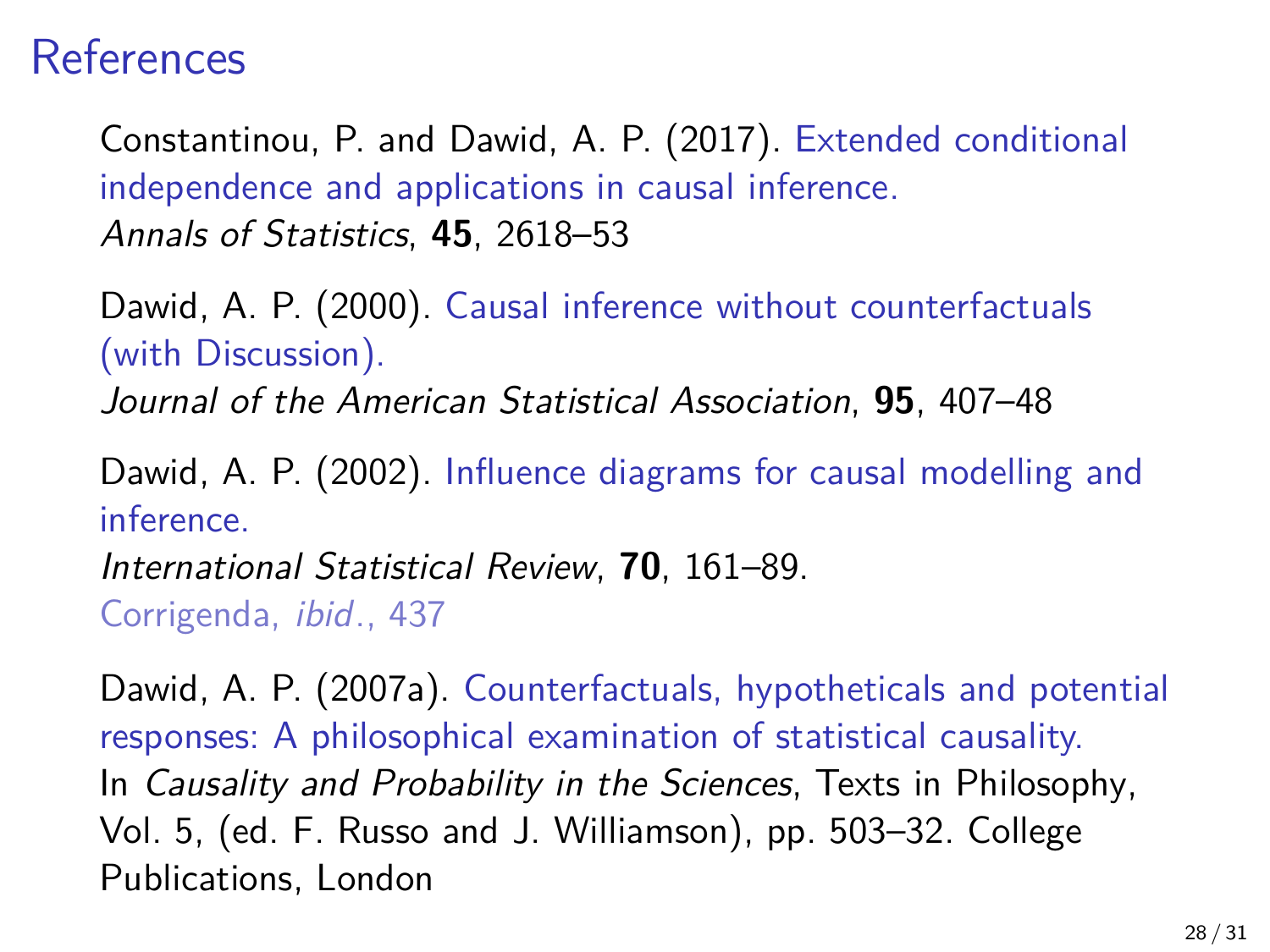Dawid, A. P. (2007b). Fundamentals of statistical causality. Research Report 279, Department of Statistical Science, University College London.

94 pp.

[https://www.ucl.ac.uk/drupal/site\\_statistics/sites/](https://www.ucl.ac.uk/drupal/site_statistics/sites/statistics/files/migrated-files/rr279.pdf) [statistics/files/migrated-files/rr279.pdf](https://www.ucl.ac.uk/drupal/site_statistics/sites/statistics/files/migrated-files/rr279.pdf)

Dawid, A. P. (2012). The decision-theoretic approach to causal inference.

In Causality: Statistical Perspectives and Applications, (ed. C. Berzuini, A. P. Dawid, and L. Bernardinelli), chapter 4, pp. 25–42. J. Wiley & Sons, Chichester, UK

Dawid, A. P. (2015). Statistical causality from a decision-theoretic perspective.

Annual Review of Statistics and its Application, **2**, 273–303. [DOI:10.1146/annurev-statistics-010814-020105](http://dx.doi.org/10.1146/annurev-statistics-010814-020105)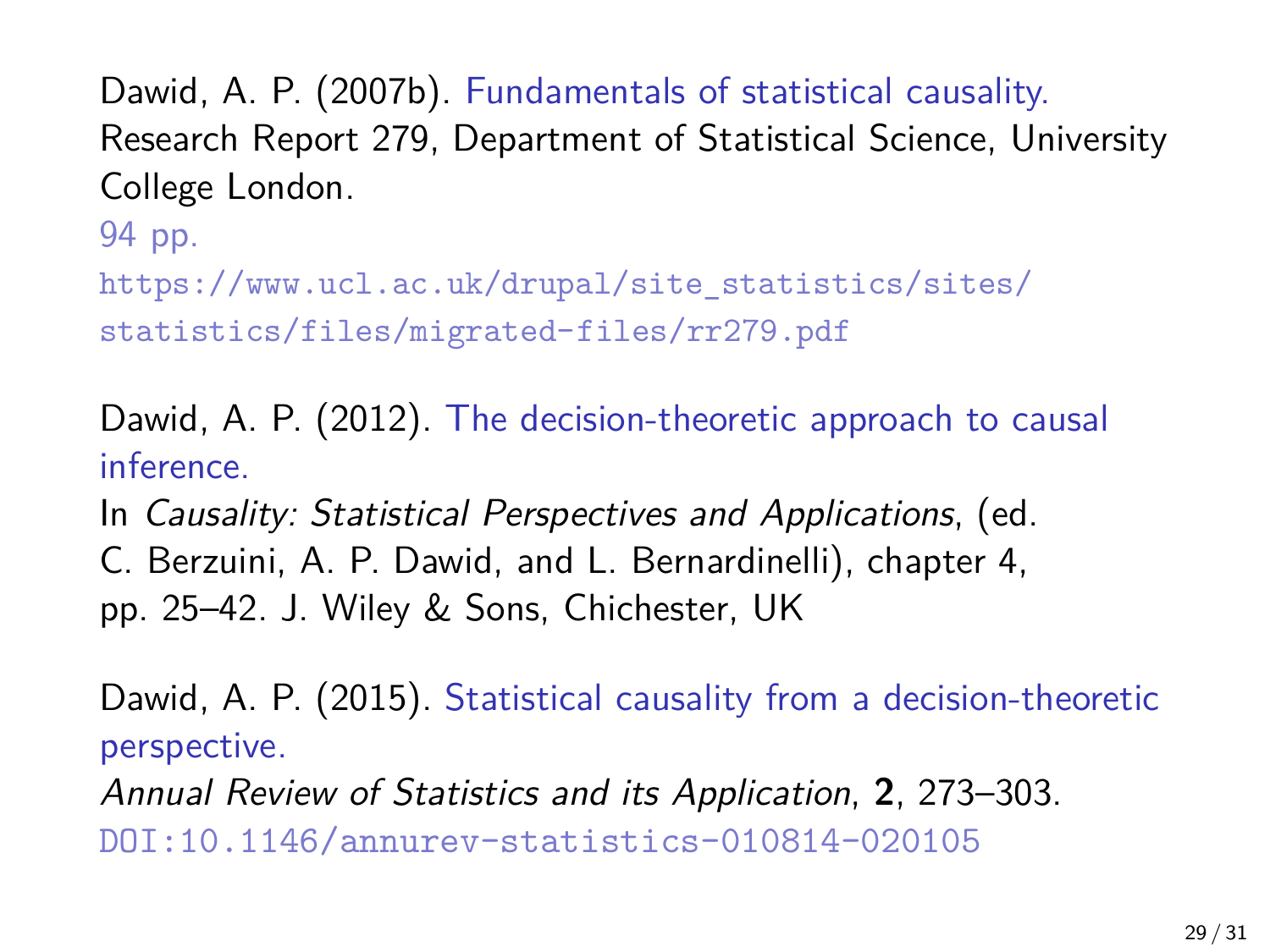Dawid, A. P. (2020). Decision-theoretic foundations for statistical causality. [arXiv:2004.12493](http://arxiv.org/abs/2004.12493)

Dawid, A. P. and Constantinou, P. (2014). A formal treatment of sequential ignorability. Statistics in Biosciences, **6**, 166–88

Dawid, A. P. and Didelez, V. (2010). Identifying the consequences of dynamic treatment strategies: A decision-theoretic overview. Statistical Surveys, **4**, 184–231

Geneletti, S. and Dawid, A. P. (2011). Defining and identifying the effect of treatment on the treated. In *Causality in the Sciences*, (ed. P. M. Illari, F. Russo, and J. Williamson), pp. 728–49. Oxford University Press